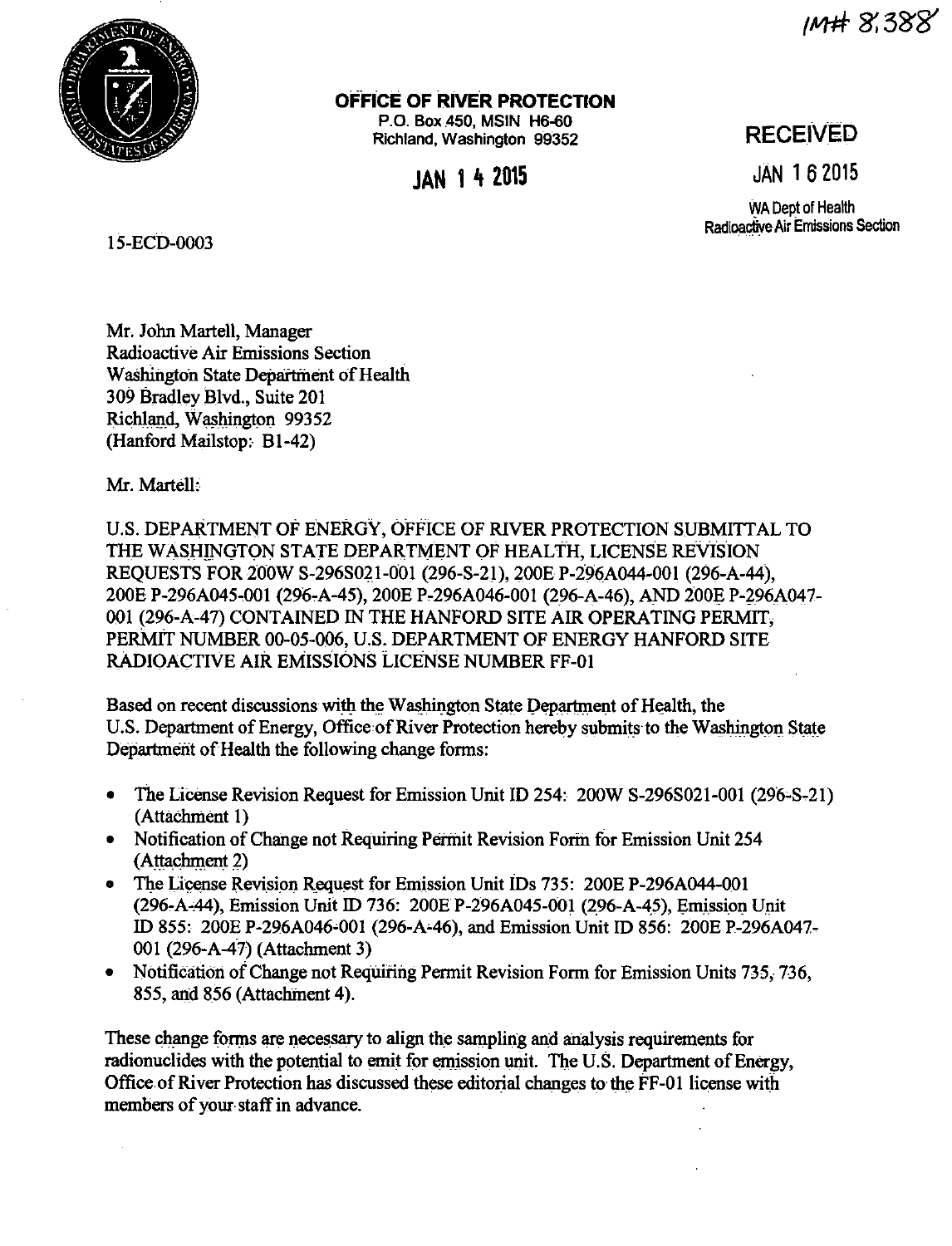Mr. John Martell 15-ECD-0003

If you have any questions, please contact Dennis W. Bowser, Environmental Compliance Division, (509) 373-2566.

in W. Smith lev Marlager

ECD:DWB

 $\ddot{\phantom{a}}$ 

Attachments: (4)

cc w/attachs: P.M. Gent, Ecology R.A. Kaldor, MSA R.J. Utley, WDOH · Environmental Portal, LMSI. WRPS Correspondence

cc w/o attachs: B.G. Erlandson, BNI J. Cox, CTUIR S. Harris, CTUIR S.L. Dahl, Ecology D. Zhen, EPA (Region 10, Seattle) G. Bohnee, NPT K. Niles, Oregon Energy D.E. Jackson, RL J.W. Schmidt, WDOH J.A. Joyner, WRPS R. Jim, YN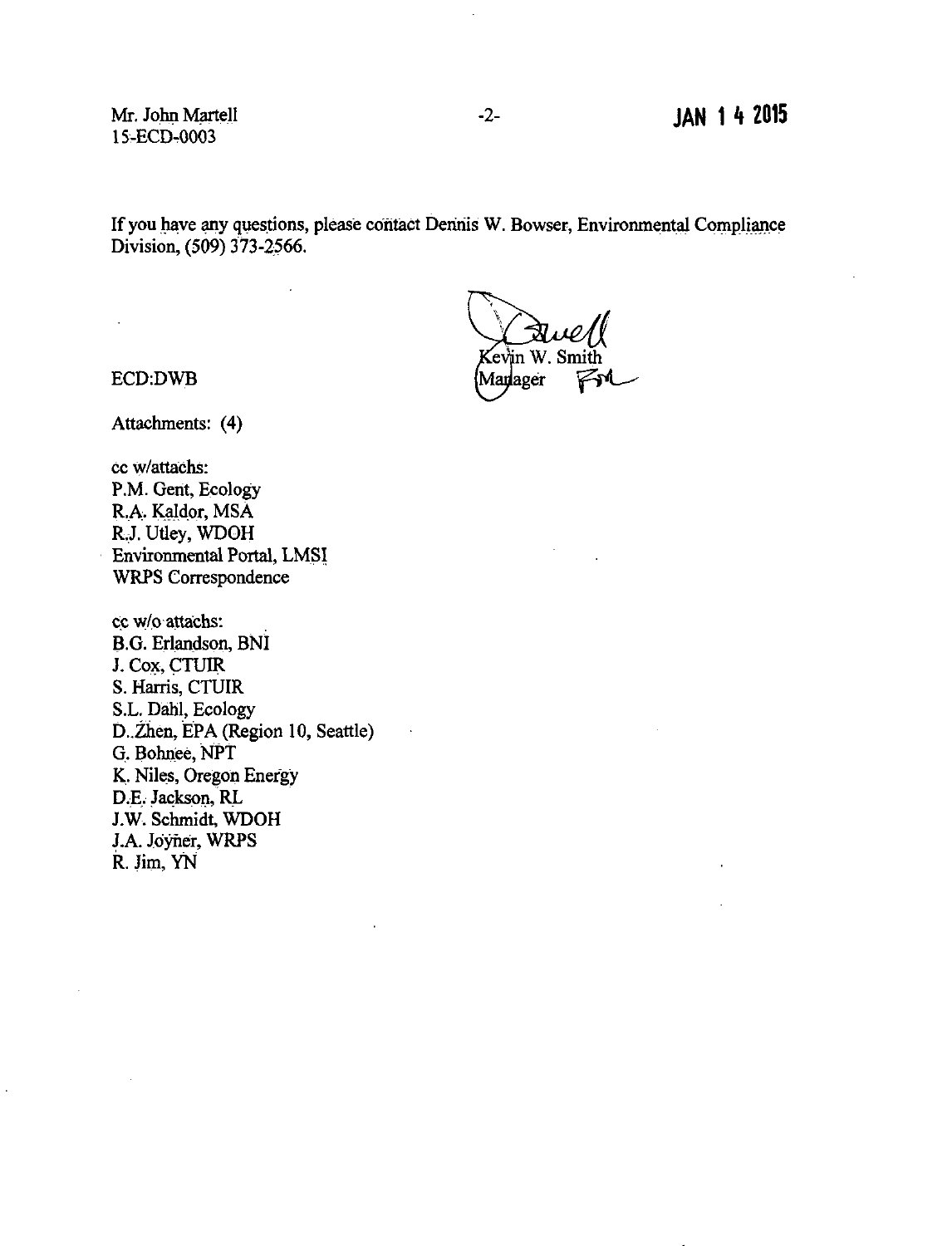Attachment 1 l 5-EC0-0003 (1 Page)

License/ALARACT Revision Request Form Emission Unit 254



 $\mathbf{A}$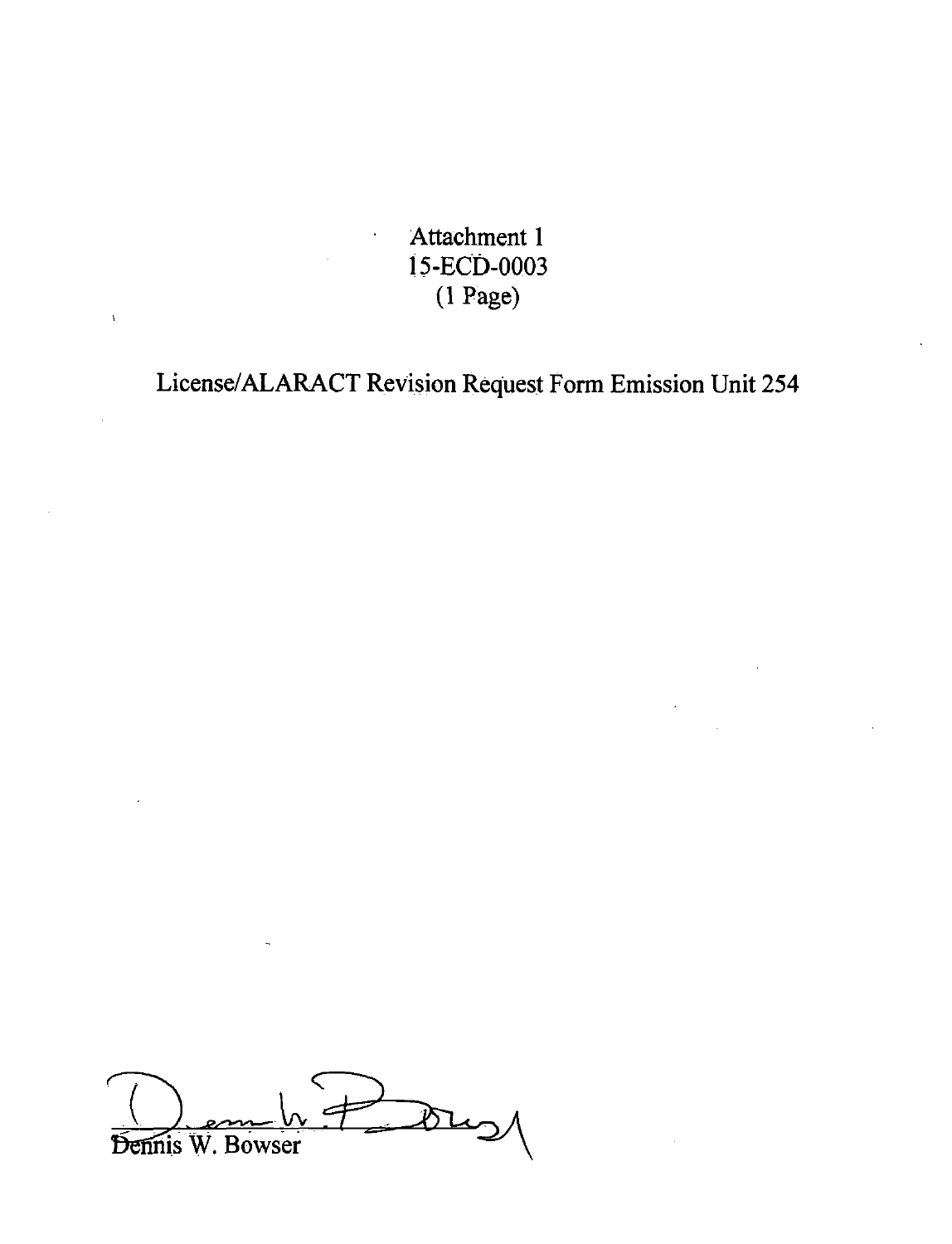# **License / ALARACT Revision Request**

NOTE: Any increase to abated or unabated PTE requires a full NOC modification.

| Submittal Date: 11/20/2014                                                                                                                                                                                         |
|--------------------------------------------------------------------------------------------------------------------------------------------------------------------------------------------------------------------|
| <b>License Revision</b><br><b>ALARACT Revision</b><br>WDOH Condition Number: n/a<br>New ALARACT Rev. #:                                                                                                            |
| <b>Report of Closure</b>                                                                                                                                                                                           |
| PROJECT IDENTIFICATION                                                                                                                                                                                             |
| Project Title: License to Operate the 222-S Laboratory<br>Current NOC Application Number: n/a<br>WDOH EU ID Number: EU 254<br>Current WDOH Approval Letter Number(s): AIR 13-306<br>WDOH NOC ID Number: NOC ID 881 |
| <b>DESCRIPTION OF CHANGE</b>                                                                                                                                                                                       |
| Number of Attachments: 0                                                                                                                                                                                           |
| WDOH will provide a new approval letter containing any new or modified conditions that result<br>from the following proposed change.                                                                               |
| Enter original and proposed wording here:                                                                                                                                                                          |
| FF-01, Enclosure $1$ , EU ID 254, 200W S-296S021-001 (296-S-21), Monitoring Requirements:<br>Current:                                                                                                              |

| Federal and State     | <b>Monitoring and Testing</b> | <b>Radionuclides Requiring</b> | <b>Sampling</b> |
|-----------------------|-------------------------------|--------------------------------|-----------------|
| Regulatory            | <b>Requirements</b>           | Measurement                    | Frequency       |
| 40 CFR 61.93(b)(4)(i) | 40 CFR 61, Appendix B         | Sr-90, Cs-137 and Pu-239       | Continuous      |
| & WAC 246-247-075(2)  | Method 114                    |                                |                 |

# Change to:

Under "Radionuclides Requiring Measurement" column in table: Add Am-241

Basis: This isotope is >10% PTE per NOC application transmitted via letter 12-ECD-0055 dated October 25, 2012.

Rev. 2 (4/24/2014)

#### Page 1 of 1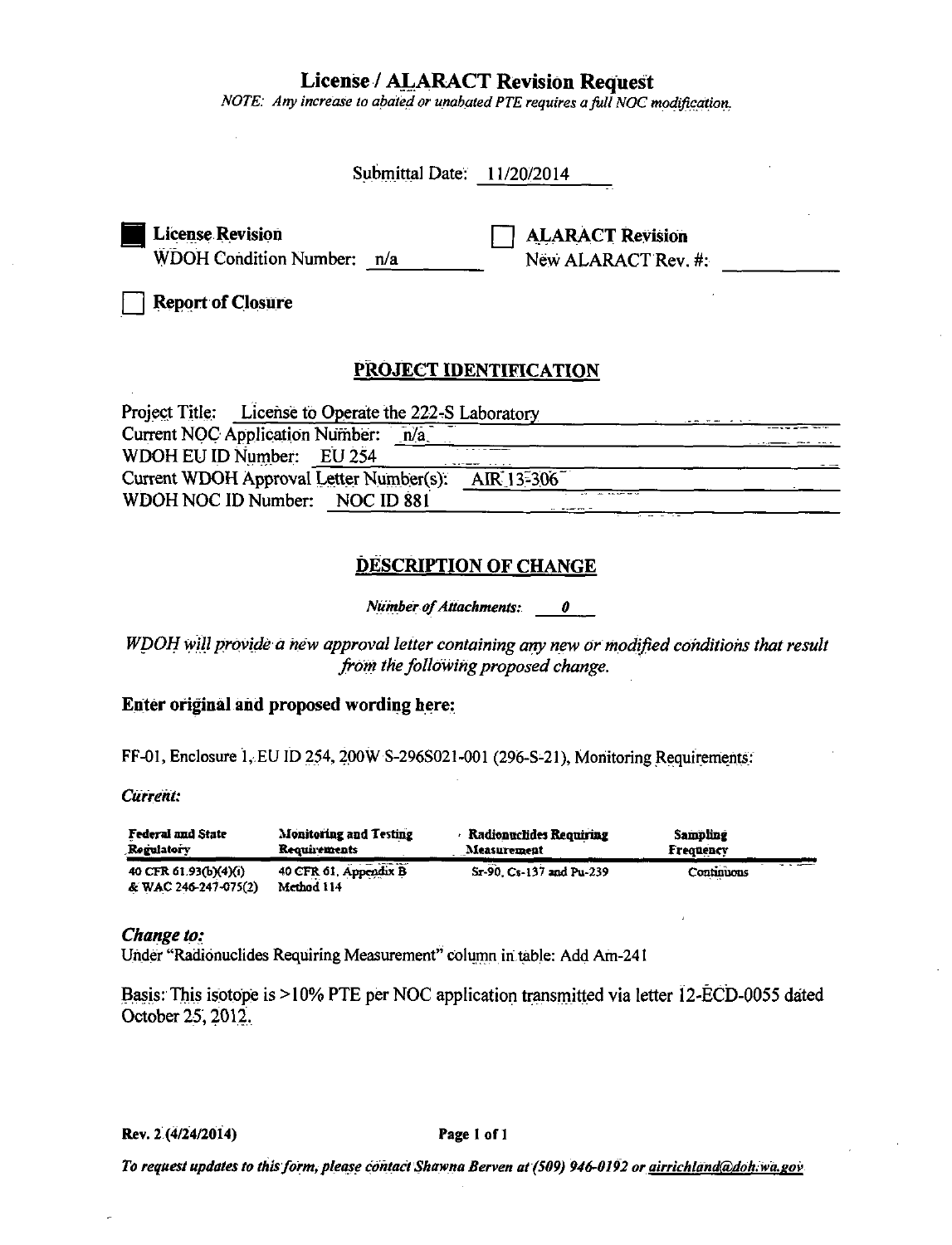Attachment 2 . l 5-ECD-0003 (1 Page)

 $\frac{1}{1}$ 

ŧ

Ţ.

 $\mathbf{I}$ 

# Notification of Change not Requiring Permit Revision Emission Unit 254

Dennis W. Bowser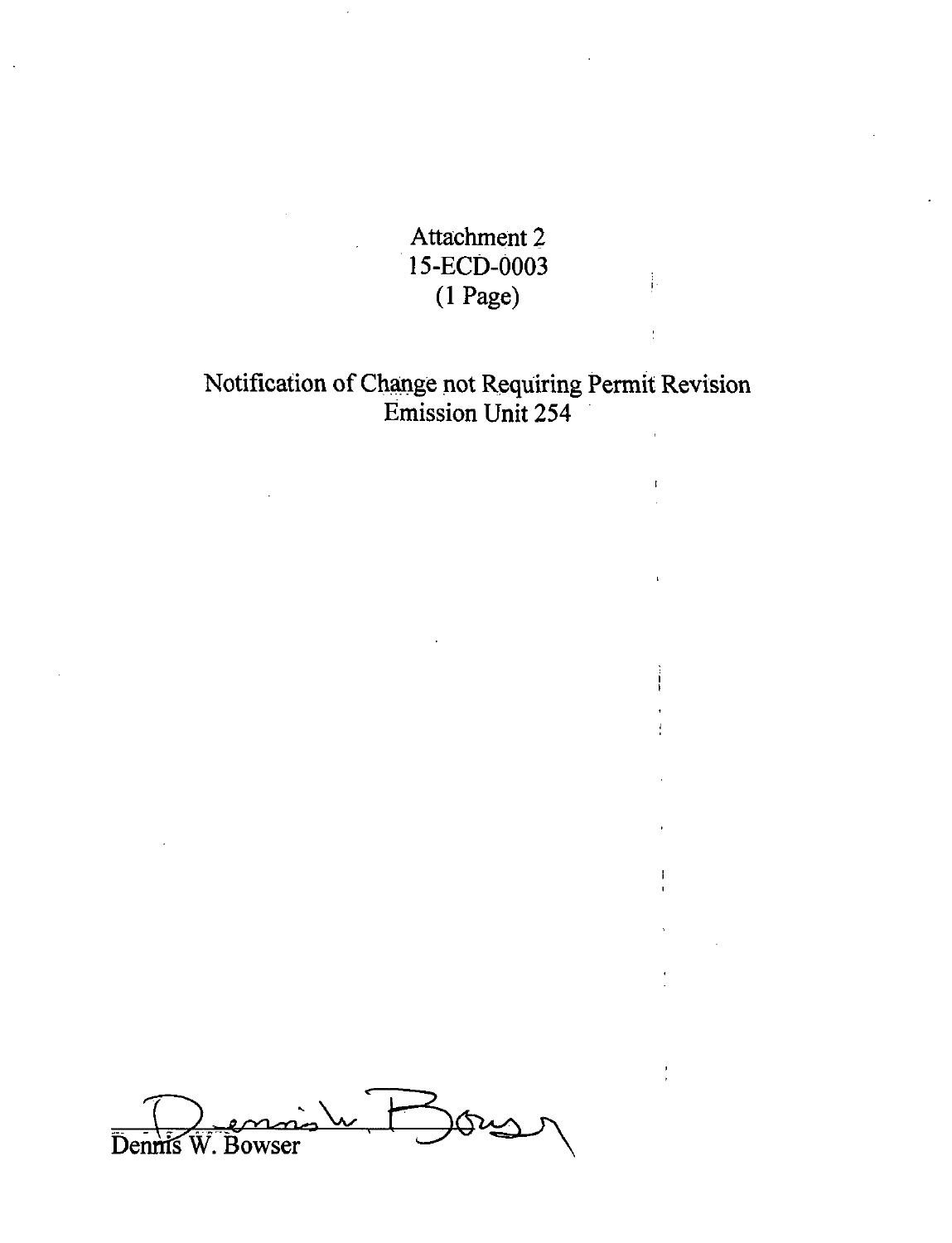# NOTIFICATION OF CHANGE NOT REOUIRING PERMIT REVISION

# Section  $502(2)(10)$  Change\*

This notification is provided to the Washington State Department of Ecology, Washington State Department of Health, and the U.S. Environmental Protection Agency as notice of a change not requiring permit revision described as follows.

This change is allowed pursuant to WAC 173-401-722(1), WAC 173-401-722(2) and WAC 173-401-722(5).

- 1. Change is not a Title I modification.
- 2. Change does not result in emissions that exceed those allowable under the permit, whether expressed as a rate of emissions, or in total emissions.
- 3. Change does not alter permit terms that are necessary to enforce limitations on emissions from units covered by the permit:
- 4. Notification is proved to Ecology, WDOH, and EPA at least 7 days before making the change, and
- 5. Change does not violate applicable requirements or contravene enforceable permit terms and conditions that are monitoring (including test methods), recordkeeping, reporting, or compliance certification requirements.
- 6. A source making a change under this section shall comply with applicable preconstruction review requirements established pursuant to RCW 70.94.152.

## Permit Number: 00-05-006

Provide the following information pursuant to WAC-173-401-722(2)(a):

# Description of the change:

Make the following changes in FF-01, Enclosure 1:

Add the following isotope to the 'Radionuclides Requiring Measurement' table: Am-241.

Emission Unit 254, 296-S-21

Basis: This isotope is >10% PTE per NOC application transmitted via letter 12-ECD-0055 dated October 25.2012.

## Date of change:

When license revision becomes effective.

Describe the emissions resulting from the change:

There is no anticipated change to the emissions.

List any permit term or condition that will no longer be applicable as a result of the change;  $n/a$ 

\* WAC 173-401-200(30) states that "Section 502(b)(10) changes" are changes that contravene an express permit term. Such changes do not include changes that would violate applicable requirements or contravene enforceable permit terms and conditions that are monitoring (including test methods). recordkeeping, reporting or compliance certification requirements.

April 2013, Rev. 0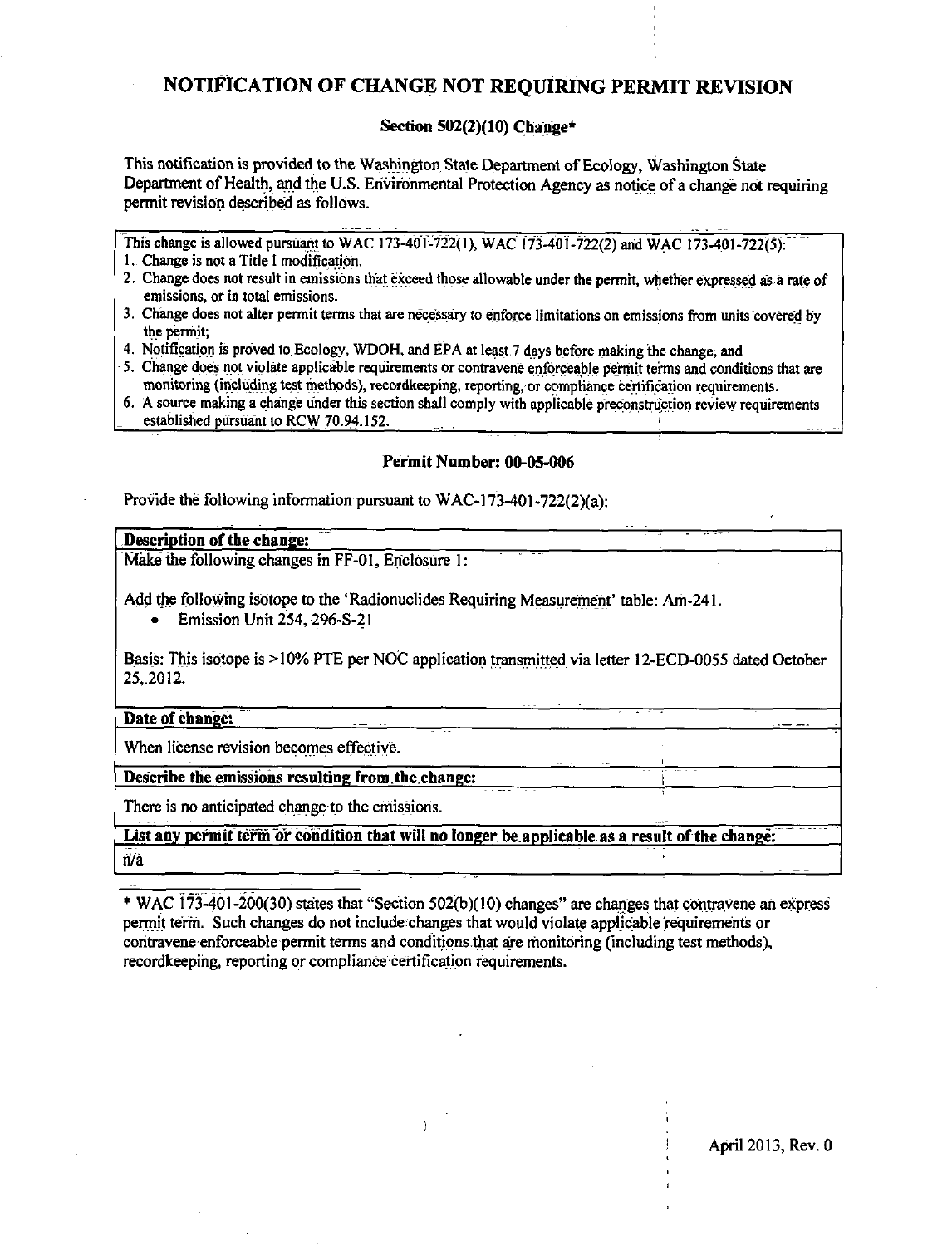Attachment 3 15-ECD-0003  $(5$  Pages)

# License/ALARACT Revision Request Fortn Emission Units 735, 736, 855, and 856

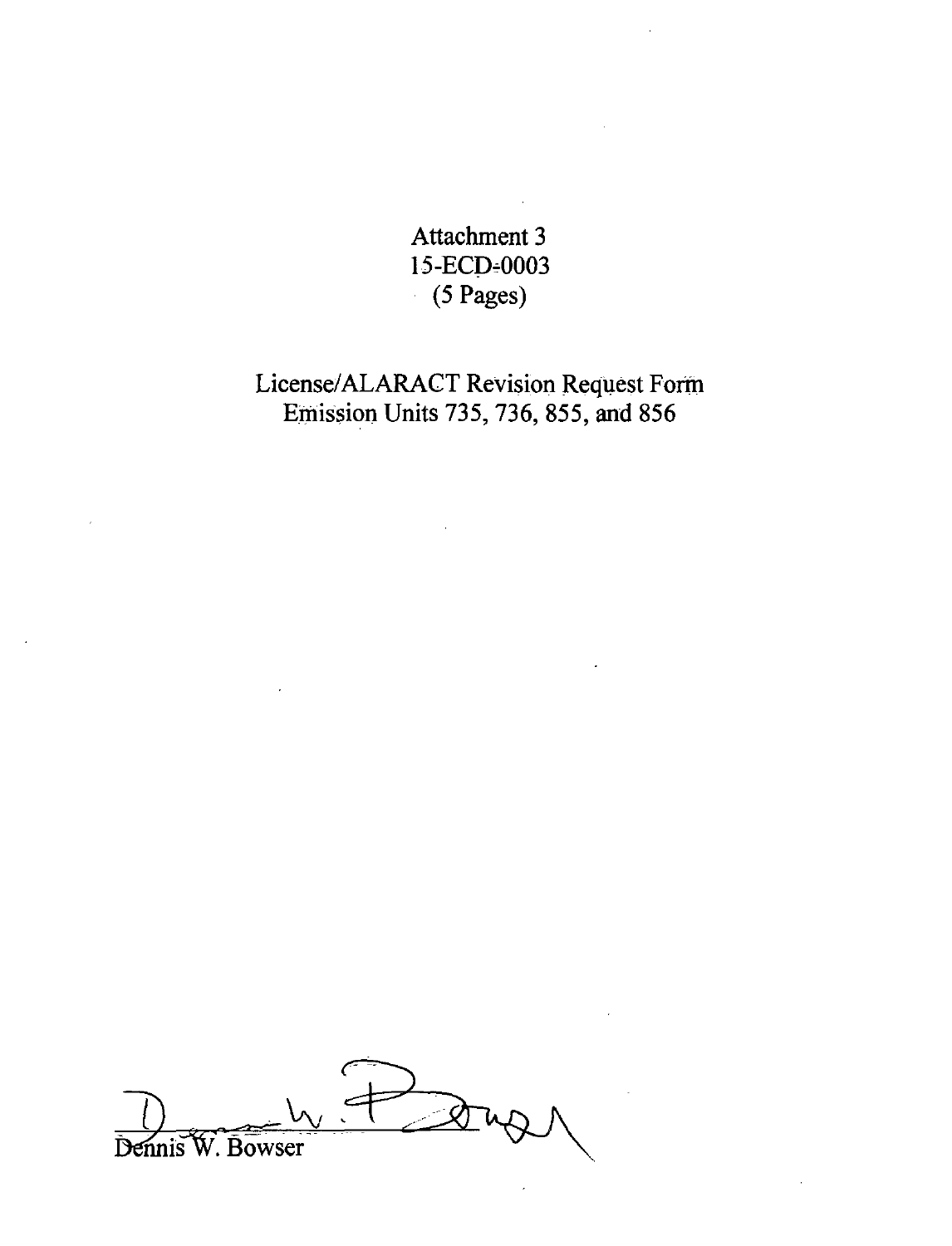# **License / ALARACT Revision Request**

NOTE: Any increase to abated or unabated PTE requires a full NOC modification.

| Submittal Date: 11/20/2014                                                                            |
|-------------------------------------------------------------------------------------------------------|
| <b>License Revision</b><br><b>ALARACT Revision</b><br>WDOH Condition Number: 3<br>New ALARACT Rev. #: |
| <b>Report of Closure</b>                                                                              |
| PROJECT IDENTIFICATION                                                                                |
| Project Title: Operation of New Ventilation Systems in AN and AW Tank Farms.                          |
| Current NOC Application Number: n/a                                                                   |
| WDOH EU ID Number: EU 735, EU 736, EU 855, EU 856                                                     |
| Current WDOH Approval Letter Number(s): AIR 11-1004                                                   |

# **DESCRIPTION OF CHANGE**

**Number of Attachments:**  $\theta$ 

WDOH will provide a new approval letter containing any new or modified conditions that result from the following proposed change.

# Enter original and proposed wording here:

WDOH NOC ID Number: NOC ID 809

## **CHANGE#1**

Change applies to the following Emission Units in FF-01, Enclosure 1:

- $\bullet$  EU ID 735, 200E P-296A044-001 (296-A-44), Monitoring Requirements:
- EU ID 736, 200E P-296A045-001 (296-A-45), Monitoring Requirements:
- EU ID 855, 200E P-296A046-001 (296-A-46), Monitoring Requirements:
- EU ID 856, 200E P-296A047-001 (296-A-47), Monitoring Requirements:

#### Current:

| <b>Federal and State</b>                      | <b>Monitoring and Testing</b>        | Radionuclides Requiring                                                            | Sampling          |
|-----------------------------------------------|--------------------------------------|------------------------------------------------------------------------------------|-------------------|
| Regulatory                                    | <b>Requirements</b>                  | Measurement                                                                        | Frequency         |
| 40 CFR 61.93(b)(4)(i)<br>& WAC 246-247-075(2) | 40 CFR 61, Appendix B.<br>Method 114 | Sr-90, Cs-137, Am-241, Y-<br>90, Cs-134, Pa-231, Pu-238.<br>Pu-239, Pu-240, Pu-241 | <b>Continuous</b> |

# Change to:

#### Rev. 2 (4/24/2014)

#### Page 1 of 5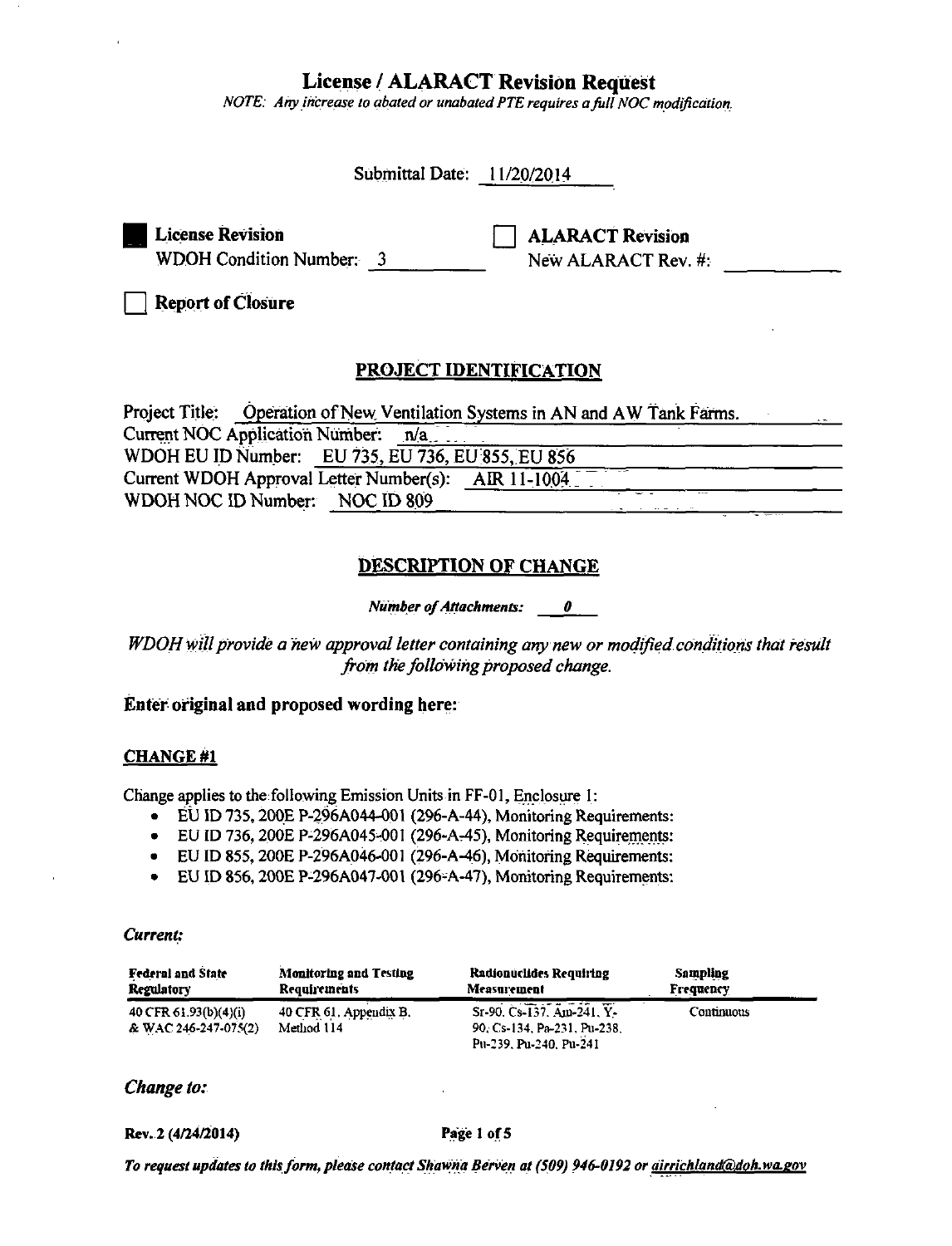Under "Radionuclides Requiring Measurement" column in table, remove the following isotopes: Y-90, Cs-134, Pa-231, Pu-238, Pu-239, Pu-240, Pu-241.

BASIS: Cs-137, Sr-90, and Am-241 are identified as >10% PTE dose to the MEI in Section 8.0 of the enclosure to ORP letter, 04-ED-028 "Approval of Radioactive Air Emissions Notices of Construction (NOC) For Operation of New Ventilations Systems in AN and AW Tank Farms" dated 3/23/2004.

# **CHANGE#2**

Change applies to the following Emission Units in FF-01, Enclosure 1:

- EU ID 735, 200E P-296A044-001 (296-A-44), Condition #3:
- EU ID 736, 200E P-296A045-001 (296-A-45), Condition #3:

#### Current:

 $\mathbb{R}^3$ 

|            |              |          | 3) The Annual Possession Quantity is limited to the following radionuclides (Curies/vear): |          |  |
|------------|--------------|----------|--------------------------------------------------------------------------------------------|----------|--|
| $Ac - 227$ | $1.30F + 02$ | Am - 241 | $1.03$ $F+05$                                                                              | Am . 243 |  |

| Ac - 227   | $1.30E + 02$     | Am - 241   | $1.03E + 05$     | Am - 243   | $1.37E+01$   |
|------------|------------------|------------|------------------|------------|--------------|
| Ba - 137 m | $1.75E+07$       | $C - 14$   | $5.07E + 02$     | Cd-113 m   | $7.50E + 03$ |
| Cm - 242   | $7.57E+01$       | Cm - 243   | 8.35E+00         | Cm - 244   | $2.36E+02$   |
| $Co - 60$  | $4.46E+03$       | $Cs - 134$ | $1.81E+04$       | $Cs - 137$ | $1.85E+07$   |
| Eu - 152   | $1.06E + 03$     | Eu - 154   | $4.63E + 04$     | Eu - 155   | $4.56E + 04$ |
| $H - 3$    | $2.71E+03$       | $1 - 129$  | $9.18E+00$       | Nb-93 m    | $1.82E+03$   |
| Ni - 59    | $7.70E+02$       | Ni - 63    | $7.26E + 04$     | Np - 237   | $6.20E+01$   |
| Pa - 231   | $2.70E+02$       | Pu - 238   | $3.04E+03$       | Pu - 239   | $2.92E+04$   |
| Pu - 240   | $5.25E+03$       | Pu - 241   | $6.40E+04$       | Pu - 242   | $4.05E-01$   |
| Ra - 226   | $2.38E+02$       | Ra - 228   | $3.87E + 01$     | Ru - 106   | $1.02E + 03$ |
| $Sb - 125$ | $2.06E + 04$     | Se.79      | $5.70E + 0I$     | Sm - 151   | $1.53E+06$   |
| $Sn - 126$ | $2.40E+02$       | $Sr - 90$  | 2.30E+07         | Tc - 99    | $6.89E+03$   |
| $Th - 229$ | $2.49E+01$       | $Th - 232$ | $6.16E+00$       | $U - 232$  | $2.79E+01$   |
| $U - 233$  | 4.48E+02 $\vert$ | $U - 234$  | 6.76E+01 $\vert$ | $U - 235$  | $2.58E+00$   |
| $U - 236$  | $2.87E+00$       | $U - 238$  | $5.61E+01$       | $Y - 90$   | $2.30E+07$   |
| $Zr - 93$  | 1.86E+03         |            |                  |            |              |

 $\mathbf{r}$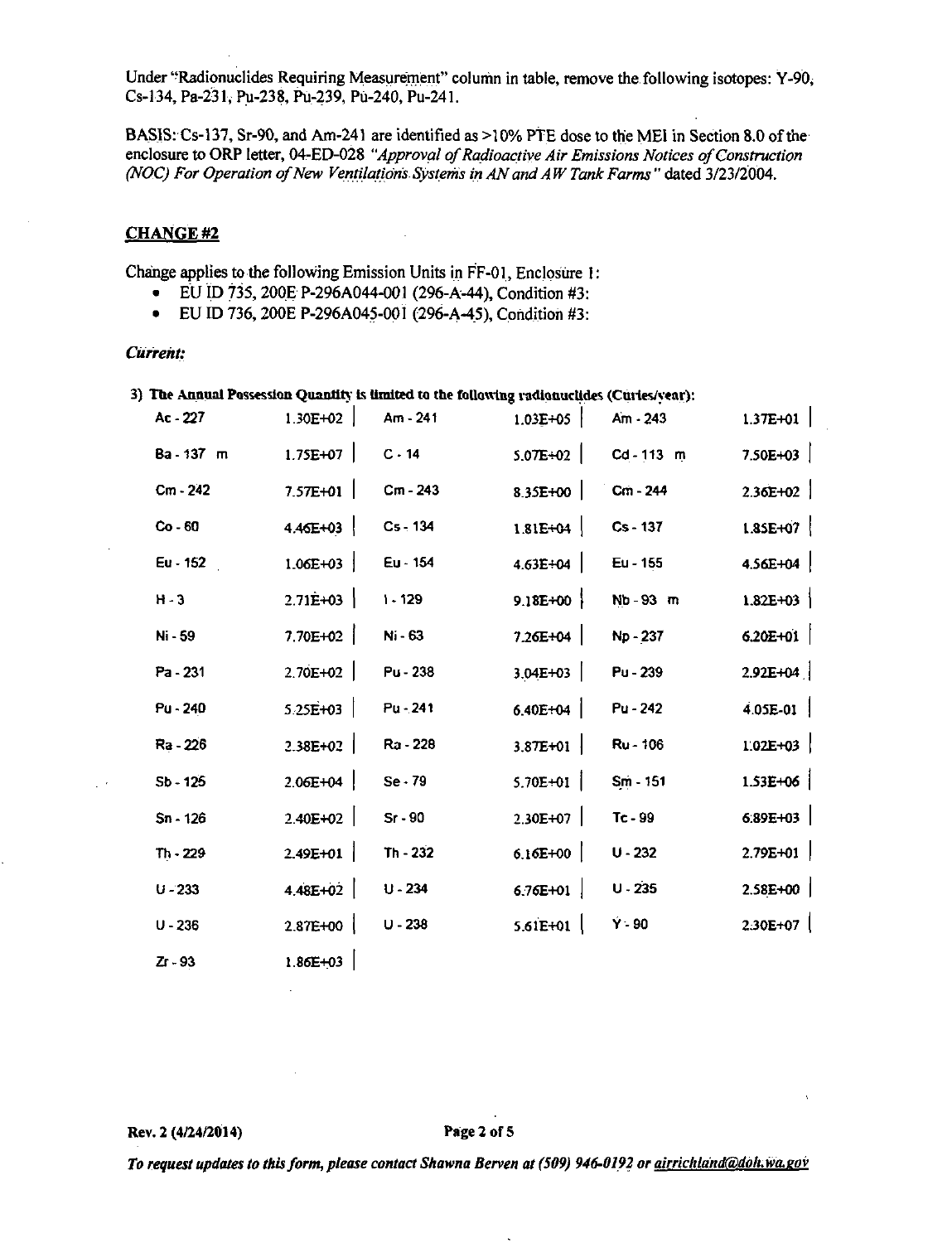# Change to: 3) The Annual Possession Quantity is limited to the following radionuclides (Curies/year):

Ac - 227 Contributes less than 10% of the unabated PTE

Ba - 137 m Contributes less than 10% of the unabated PTE

 $Cm - 242$ Contributes less than 10% of the unabated PTE

 $Co - 60$ Contributes less than 10% of the unabated PTE

Eu - 152 Contributes less than 10% of the unabated PTE

 $H - 3$ Contributes less than 10% of the unabated PTE

Ni - 59 Contributes less than 10% of the unabated PTE

Pa - 231 Contributes less than 10% of the unabated PTE

Pu - 240 Contributes less than 10% of the unabated PTE

Ra - 226 Contributes less than 10% of the unabated PTE

 $Sb - 125$ Contributes less than 10% of the unabated PTE

Sn - 126 Contributes less than 10% of the unabated PTE

 $Th = 229$ Contributes less than 10% of the unabated PTE

 $U - 233$ Contributes less than 10% of the unabated PTE

 $U - 236$ Contributes less than 10% of the unabated PTE

 $Zr - 93$ Contributes less than 10% of the unabated PTE

Am - 241  $1.03E + 05$ Identified as contributing GREATER than 10% of the potential TEDE to the **MFI** 

 $C - 14$ Contributes less than 10% of the unabated PTE

Cm - 243 Contributes less than 10% of the unabated PTE

 $Cs - 134$ Contributes less than 10% of the unabated PTE

Eù - 154 Contributes less than 10% of the unabated PTE

i - 129 Contributes less than 10% of the **unabated PTE** 

Ni - 63 Contributes less than 10% of the unabated PTE

Pu - 238 Contributes less than 10% of the unabated PTE

Pu - 241 Contributes less than 10% of the unabated PTE

Ra - 228 Contributes less than 10% of the unabated PTE

Se - 79 Contributes less than 10% of the unabated PTE

Sr - 90 2.30E+07 Identified as contributing GREATER than 10% of the potential TEDE to the **MEI** 

Th - 232 Contributes less than 10% of the unabated PTE

U - 234 Contributes less than 10% of the unabated PTE

 $U - 238$ Contributes less than 10% of the unabated PTE

Am - 243 Contributes less than 10% of the unabated PTE

 $Cd - 113m$ Contributes less than 10% of the unabated PTE

Cm - 244 Contributes less than 10% of the unabated PTE

Cs - 137 1.85E+07 Identified as contributing GREATER than 10% of the potential TEDE to the **MEI** 

Eu - 155 Contributes less than 10% of the unabated PTE

Nb - 93 m Contributes less than 10% of the unabated PTE

Np - 237 Contributes less than 10% of the unabated PTE

Pu - 239 Contributes less than 10% of the unabated PTE

 $Pu - 242$ Contributes less than 10% of the unabated PTE

Rú - 106 Contributes less than 10% of the unabated PTE

 $Sm - 151$ Contributes less than 10% of the unabated PTE

 $Tc - 99$ Contributes less than 10% of the unabated PTE

 $U - 232$ Contributes less than 10% of the unabated PTE

 $U - 235$ Contributes less than 10% of the unabated PTE

 $Y - 90$ Contributes less than 10% of the unabated PTE

Rev. 2 (4/24/2014)

#### Page 3 of 5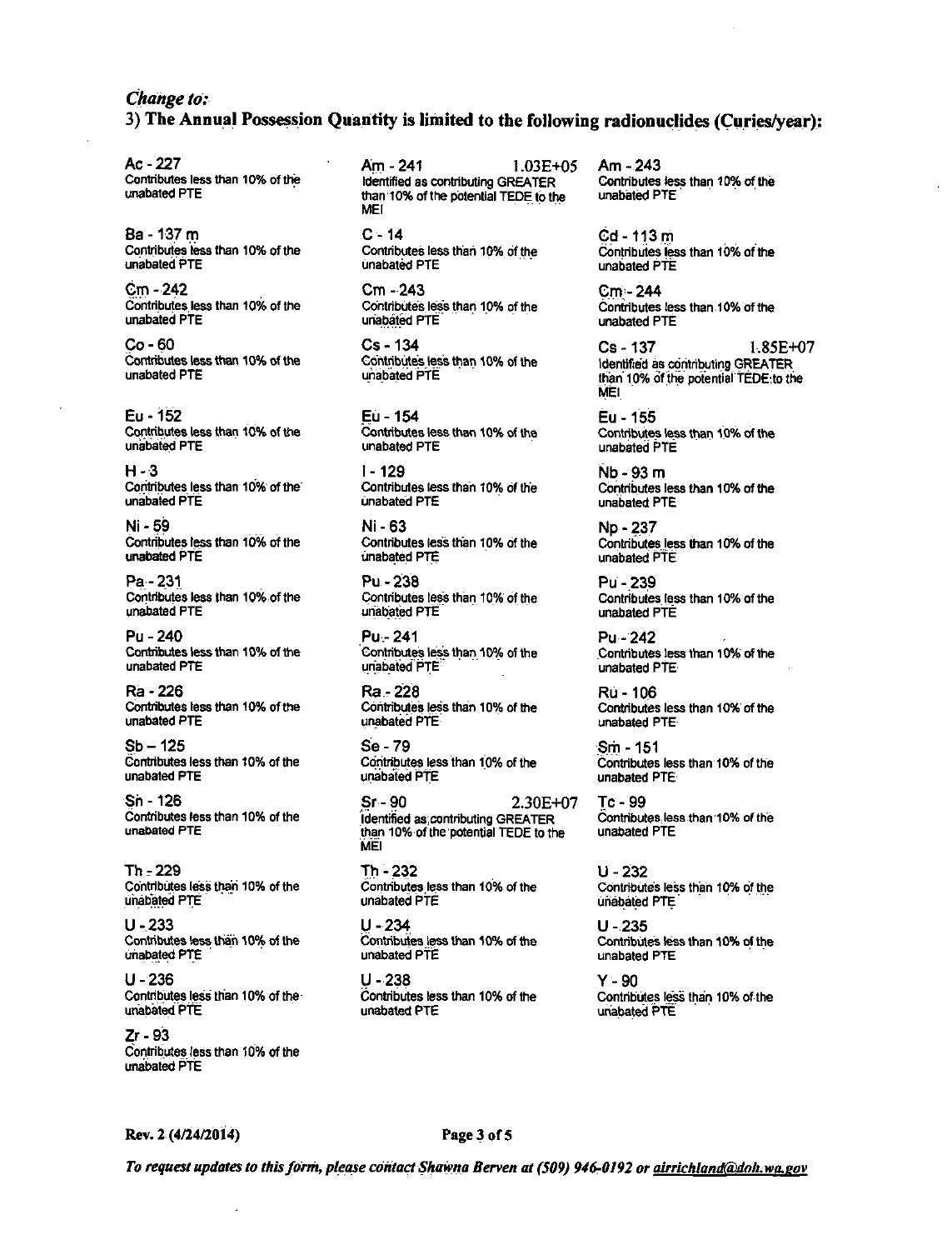BASIS: Cs-137, Sr-90, and Am-241 are identified as >10% PTE dose to the MEI in Section 8.0 of the enclosure to ORP letter, 04-ED-028 "Approval of Radioactive Air Emissions Notices of Construction (NOC) For Operation of New Ventilations Systems in AN and AW Tank Farms" dated 3/23/2004. The values are taken from Table 3 of the enclosure to ORP letter, 04-ED-028.

#### **CHANGE #3**

Change applies to the following Emission Units in FF-01, Enclosure 1:

- EU ID 855, 200E P-296A046-001 (296-A-46), Condition #3:
- EU ID 856, 200E P-296A047-001 (296-A-47), Condition #3:

#### **Current:**

| 3) The Annual Possession Quantity is limited to the following radionuclides (Curies/year): |              |           |              |             |                         |
|--------------------------------------------------------------------------------------------|--------------|-----------|--------------|-------------|-------------------------|
| Ac - 227                                                                                   | $1.29E + 02$ | Am - 241  | $9.67E + 04$ | Am - 243    | $1.34E + 01$            |
| Ba - 137 m                                                                                 | $1.61E+07$   | $C - 14$  | $4.38E+02$   | Cd-113 m    | 7:25E+03                |
| $Cm - 242$                                                                                 | $6.99E+01$   | Cm - 243  | $7.92E + 00$ | Cm - 244    | $2.25E+02$              |
| $Co-60$                                                                                    | $4.13E+03$   | Cs - 134  | $1.08E + 04$ | $Cs - 137$  | $1.70E+07$              |
| Eu - 152                                                                                   | $1.01E + 03$ | Eu - 154  | $4.26E + 04$ | Eu - 155    | $4.42E + 04$            |
| $H - 3$                                                                                    | $2.47E+03$   | $1 - 129$ | $8.13E - 00$ | $Nb - 93$ m | $1.\overline{77E} + 03$ |
| Ni - 59                                                                                    | $7.44E+02$   | Ni - 63   | $7.02E + 04$ | Np - 237    | $5.18E+01$              |
| Pa - 231                                                                                   | 2.70E+02     | Pu - 238  | $2.59E + 03$ | Pu - 239    | $2.71E+04$              |
| Pu - 240                                                                                   | $4.86E + 03$ | Ru - 241  | $6.00E + 04$ | Pu - 242    | $3.77E - 01$            |
| Ra - 226                                                                                   | $2.38E+02$   | Ra 228    | $3.65E+01$   | Ru - 106    | $1.02E+03$              |
| $Sb - 125$                                                                                 | $2.04E + 04$ | Se - 79   | $5.38E + 01$ | $Sm - 151$  | $1.48E + 06$            |
| $Sn - 126$                                                                                 | $2.21E + 02$ | Sr - 90   | $2.08E+07$   | Tc - 99     | $6.09E + 03$            |
| $Th - 229$                                                                                 | $2.49E+01$   | Th 232    | $6.08E + 00$ | $U - 232$   | $2.73E+01$              |
| $U - 233$                                                                                  | 4.46E+02     | $U - 234$ | $6.14E+01$   | $U - 235$   | 2.34E+00                |
| $U - 236$                                                                                  | $2.73E+00$   | $U - 238$ | $5.06E + 01$ | $Y - 90$    | $2.08E + 07$            |
| $Zr - 93$                                                                                  | $1.80E + 03$ |           |              |             |                         |

#### Change to:

# 3) The Annual Possession Quantity is limited to the following radionuclides (Curies/year):

| Ac - 227<br>Contributes less than 10% of the<br>unabated PTE | Am - 241<br>Identified as contributing GREATER<br>than 10% of the potential TEDE to the<br>MEI | $9.67E + 04$ | Am - 243<br>Contributes less than 10% of the<br>unabated PTE |
|--------------------------------------------------------------|------------------------------------------------------------------------------------------------|--------------|--------------------------------------------------------------|
| Ba - 137 m                                                   | $C - 14$                                                                                       |              | Cd - 113 m                                                   |
| Contributes less than 10% of the                             | Contributes less than 10% of the                                                               |              | Contributes less than 10% of the                             |
| unabated PTE                                                 | unabated PTE                                                                                   |              | unabated PTE                                                 |

Rev. 2 (4/24/2014)

#### Page 4 of 5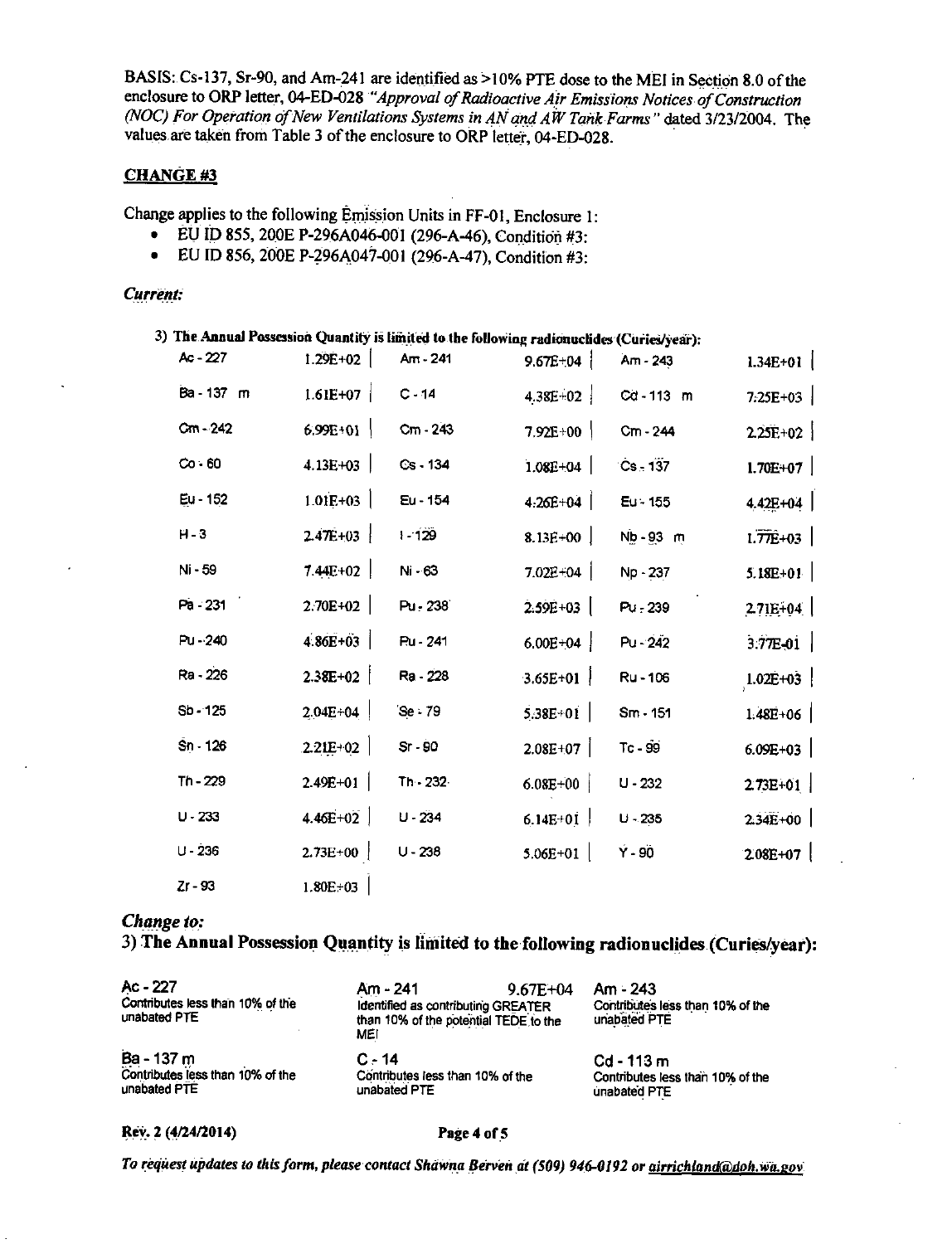$Cm - 242$ Contributes less than 10% of the unabated PTE

 $Co - 60$ Contributes less than 10% of the unabated PTE

Fu - 152 Contributes less than 10% of the unabated PTE

 $H - 3$ Contributes less than 10% of the unabated PTE

Ni - 59 Contributes less than 10% of the unabated PTE

Pa - 231 Contributes less than 10% of the unabated PTE

 $P_{II}$  - 240 Contributes less than 10% of the unabated PTE

Ra - 226 Contributes less than 10% of the unabated PTE

 $Sb - 125$ Contributes less than 10% of the unabated PTE

Sn - 126 Contributes less than 10% of the unabated PTE

Th - 229 Contributes less than 10% of the unabated PTE

 $U - 233$ Contributes less than 10% of the unabated PTE

 $U - 236$ Contributes less than 10% of the unabated PTE

 $Zr - 93$ Contributes less than 10% of the unabated PTE.

 $Cm - 243$ Contributes less than 10% of the unabated PTE

 $Cs - 134$ Contributes less than 10% of the unabated PTE

Eu - 154 Contributes less than 10% of the unabated PTE

 $1 - 129$ Contributes less than 10% of the unabated PTE

Ni - 63 Contributes less than 10% of the unabated PTE

Pu - 238 Contributes less than 10% of the unabated PTE

Pu - 241 Contributes less than 10% of the unabated PTE

Ra - 228 Contributes less than 10% of the unabated PTE

Se - 79 Contributes less than 10% of the unabated PTE

 $Sr - 90$  $2.08E + 07$ Identified as contributing GREATER. than 10% of the potential TEDE to the **NEL** 

Th - 232 Contributes less than 10% of the unabated PTE

 $U - 234$ Contributes less than 10% of the unabated PTE

 $U - 238$ Contributes less than 10% of the unabated PTE

Cm - 244 Contributes less than 10% of the unabated PTF

1.70E+07  $Cs - 137$ Identified as contributing GREATER than 10% of the potential TEDE to the **MFI** 

Eu - 155 Contributes less than 10% of the unabated PTE

 $Nb - 93 m$ Contributes less than 10% of the unabated PTE

Np - 237 Contributes less than 10% of the unabated PTE

Pu - 239 Contributes less than 10% of the unabated PTE

Pu - 242 Contributes less than 10% of the unabated PTE

Ru - 106 Contributes less than 10% of the unabated PTE

Sm - 151 Contributes less than 10% of the unabated PTE

Tc - 99 Contributes less than 10% of the unabated PTE

 $U - 232$ Contributes less than 10% of the unabated PTE

 $U - 235$ Contributes less than 10% of the unabated PTE

Y - 90 Contributes less than 10% of the unabated PTE

BASIS: Cs-137, Sr-90, and Am-241 are identified as >10% PTE dose to the MEI in Section 8.0 of the enclosure to ORP letter, 04-ED-028 "Approval of Radioactive Air Emissions Notices of Construction (NOC) For Operation of New Ventilations Systems in AN and AW Tank Farms<sup>"</sup> dated 3/23/2004. The values are taken from Table 4 of the enclosure to ORP letter, 04-ED-028.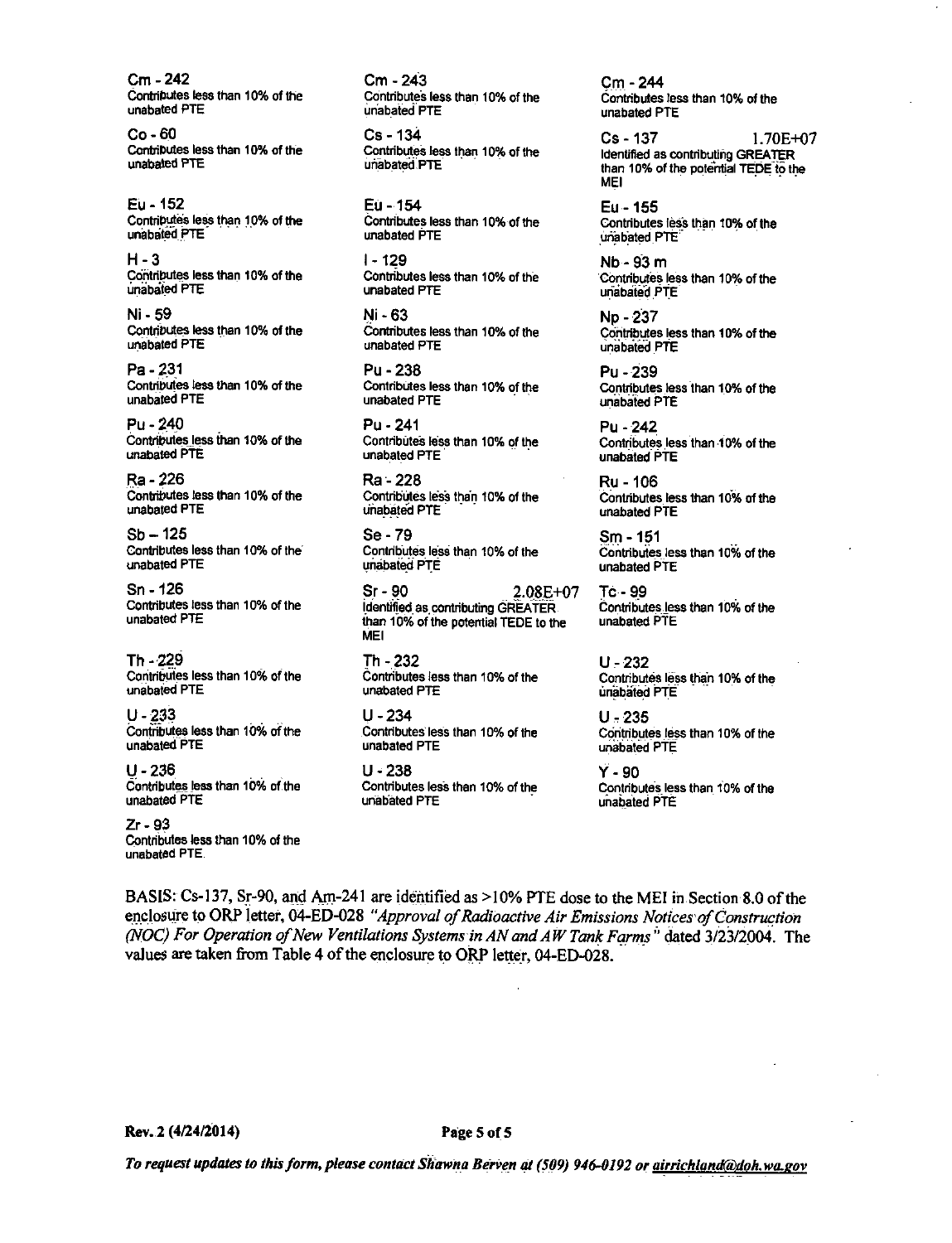Attachment 4 15-ECD~0003 (1 Page)

Notification of Change not Requiring Permit Revision Emission Units 735, 736, 855, and 856

Dennis W. Bowser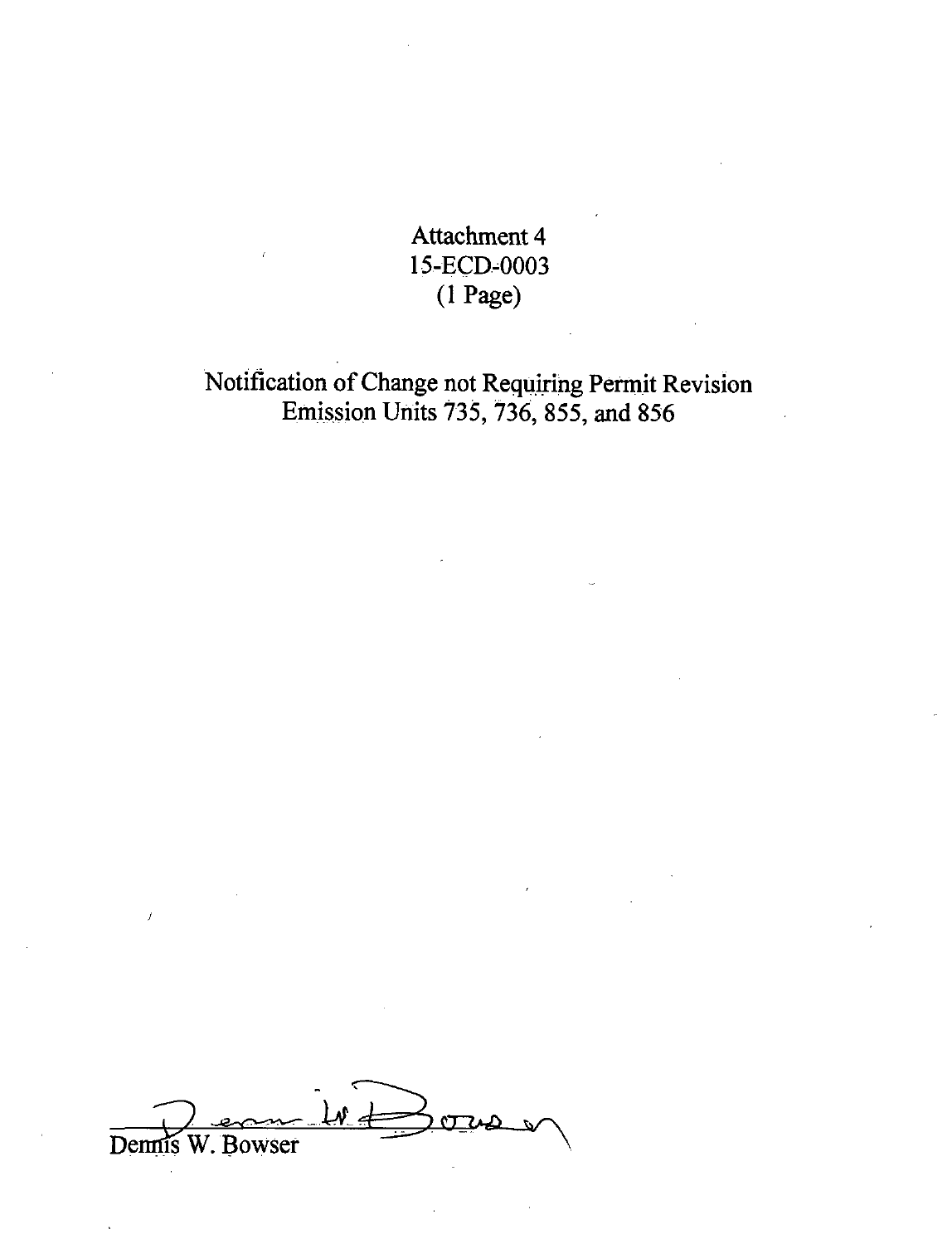# NOTIFICATION OF CHANGE NOT REOUIRING PERMIT REVISION

# Section  $502(2)(10)$  Change\*

This notification is provided to the Washington State Department of Ecology, Washington State Department of Health, and the U.S. Environmental Protection Agency as notice of a change not requiring permit revision described as follows.

This change is allowed pursuant to WAC 173-401-722(1), WAC 173-401-722(2) and WAC 173-401-722(5).

- 1. Change is not a Title I modification.
- 2. Change does not result in emissions that exceed those allowable under the permit, whether expressed as a rate of emissions, or in total emissions.
- 3. Change does not alter permit terms that are necessary to enforce limitations on emissions from units covered by the permit:
- 4. Notification is proved to Ecology, WDOH, and EPA at least 7 days before making the change, and
- 5. Change does not violate applicable requirements or contravene enforceable permit terms and conditions that are monitoring (including test methods), recordkeeping, reporting, or compliance certification requirements.
- 6. A source making a change under this section shall comply with applicable preconstruction review requirements established pursuant to RCW 70.94.152.

# Permit Number: 00-05-006

Provide the following information pursuant to  $WAC-173-401-722(2)(a)$ :

# Description of the change:

Make the following two changes in FF-01, Enclosure 1 for the following emission units:

- $\bullet$ Emission Unit 735, 296-A-44
- **Emission Unit 736, 296-A-45**
- $\bullet$  Emission Unit 855, 296-A-46
- Emission Unit 856, 296-A-47  $\bullet$

Change #1. Remove the following isotopes from the 'Radionuclides Requiring Measurement' table: Y-90, Cs-134, Pa-231, Pu-238, Pu-239, Pu-240, Pu-241.

Change #2. For Emission Unit 735, 296-A-44, and Emission Unit  $\overline{736}$ , 296-A-45, replace Condition #3 list of radionuclides and associated Annual Possession Quantities with the list provided in the License/ALARACT Revision Request Form.

Change #3. For Emission Unit 855, 296-A-46, and Emission Unit 856, 296-A-47, replace Condition #3 list of radionuclides and associated Annual Possession Quantities with the list provided in the License/ALARACT Revision Request Form.

Basis for both changes: Cs137, Sr90, and Am241 are identified as >10% PTE dose to the MEI in 04-ED-028 "Approval of Radioactive Air Emissions Notices of Construction (NOC) For Operation of New Ventilations Systems in AN and AW Tank Farms" dated 3/23/2004.

Date of change:

When license revision becomes effective.

Describe the emissions resulting from the change:

There is no anticipated change to the emissions.

List any permit term or condition that will no longer be applicable as a result of the change:  $n/a$ 

<sup>\*</sup> WAC 173-401-200(30) states that "Section 502(b)(10) changes" are changes that contravene an express permit term. Such changes do not include changes that would violate applicable requirements or contravene enforceable permit terms and conditions that are monitoring (including test methods), recordkeeping, reporting or compliance certification requirements.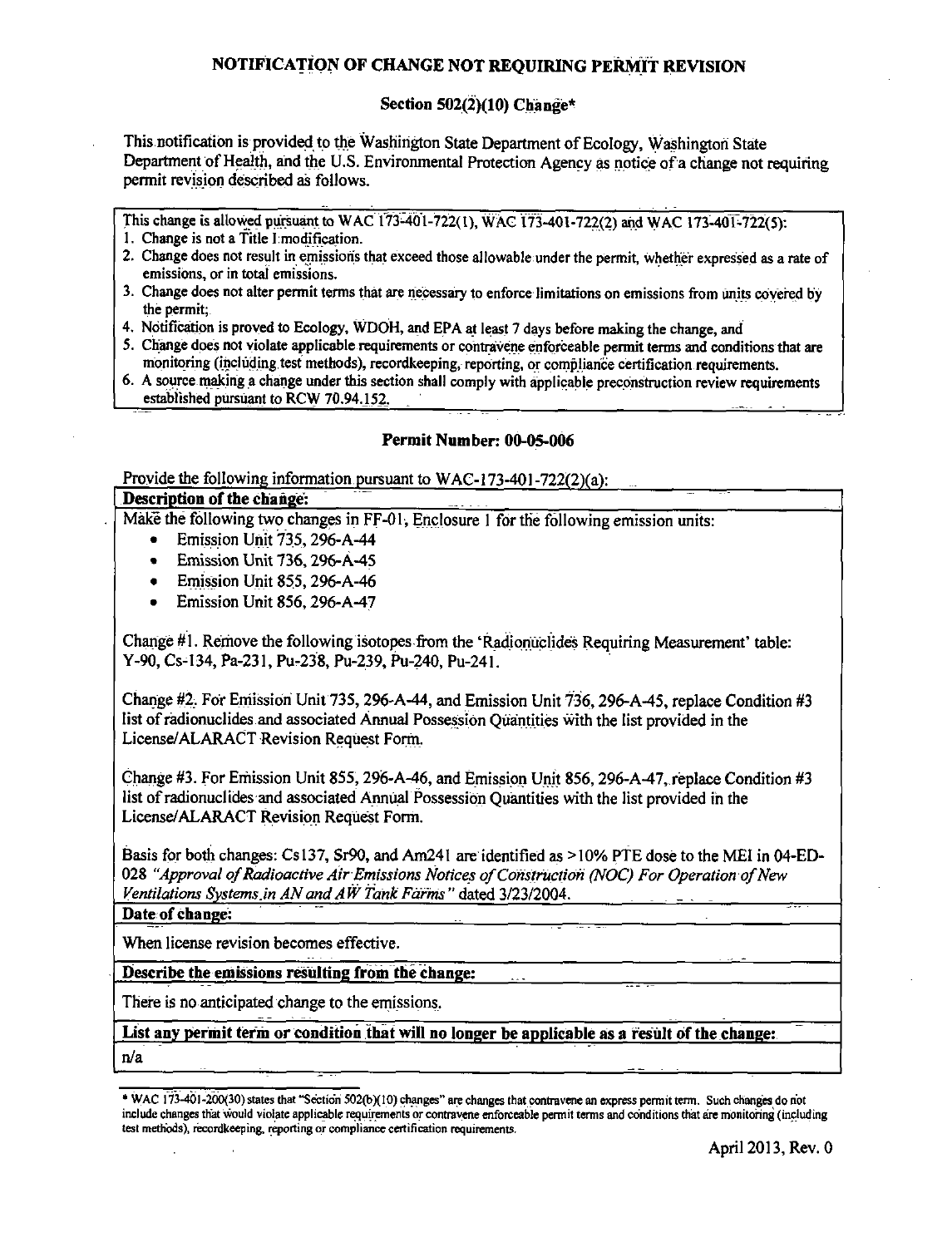IM# 8.388



# OFFICE OF RIVER PROTECTION

P.O. Box 450, MSIN H6-60 Richland, Washington 99352

**IAN 14 2015** 

# **RECEIVED**

**JAN 162015** 

WA Dept of Health Radioactive Air Emissions Section

15-ECD-0003

Mr. John Martell, Manager Radioactive Air Emissions Section Washington State Department of Health 309 Bradley Blvd., Suite 201 Richland. Washington 99352 (Hanford Mailstop: B1-42)

Mr. Martell:

U.S. DEPARTMENT OF ENERGY, OFFICE OF RIVER PROTECTION SUBMITTAL TO THE WASHINGTON STATE DEPARTMENT OF HEALTH, LICENSE REVISION REQUESTS FOR 200W S-296S021-001 (296-S-21), 200E P-296A044-001 (296-A-44), 200E P-296A045-001 (296-A-45), 200E P-296A046-001 (296-A-46), AND 200E P-296A047-001 (296-A-47) CONTAINED IN THE HANFORD SITE AIR OPERATING PERMIT. PERMIT NUMBER 00-05-006, U.S. DEPARTMENT OF ENERGY HANFORD SITE RADIOACTIVE AIR EMISSIONS LICENSE NUMBER FF-01

Based on recent discussions with the Washington State Department of Health, the U.S. Department of Energy, Office of River Protection hereby submits to the Washington State Department of Health the following change forms:

- The License Revision Request for Emission Unit ID 254: 200W S-296S021-001 (296-S-21)  $\bullet$ (Attachment 1)
- Notification of Change not Requiring Permit Revision Form for Emission Unit 254 (Attachment 2)
- The License Revision Request for Emission Unit IDs 735: 200E P-296A044-001 (296-A-44), Emission Unit ID 736: 200E P-296A045-001 (296-A-45), Emission Unit ID 855: 200E P-296A046-001 (296-A-46), and Emission Unit ID 856: 200E P-296A047-001 (296-A-47) (Attachment 3)
- Notification of Change not Requiring Permit Revision Form for Emission Units 735, 736, 855, and 856 (Attachment 4).

These change forms are necessary to align the sampling and analysis requirements for radionuclides with the potential to emit for emission unit. The U.S. Department of Energy, Office of River Protection has discussed these editorial changes to the FF-01 license with members of your staff in advance.

NOC 881,809

En 254, 735, 736, 855, 856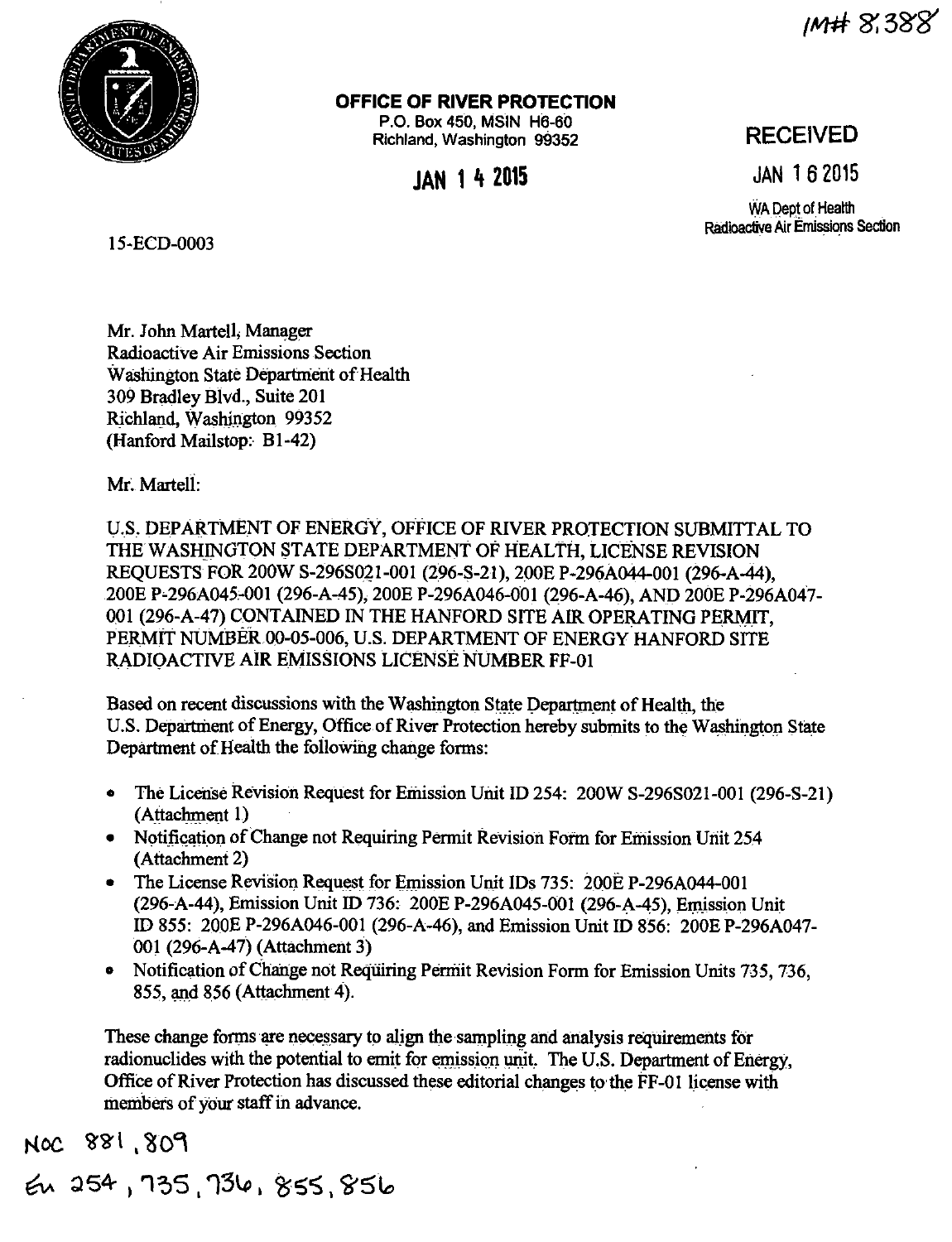Mr. John Martell 15-ECD-0003

 $\ddot{\phantom{a}}$ 

If you have any questions, please contact Dennis W. Bowser, Environmental Compliance Division, (509) 373-2566.

evin W. Smith Marlager

ECD:DWB

Attachments: (4)

cc w/attachs: P.M. Gent, Ecology R.A. Kaldor, MSA R.J. Utley, WDOH Environmental Portal, LMSI WRPS Correspondence

cc w/o attachs: B.G. Erlandson, BNI J. Cox, CTUIR S. Harris, CTUIR S.L. Dahl, Ecology D. Zhen, EPA (Region 10, Seattle) G. Bohnee, NPT **K.** Niles, Oregon Energy D.E. Jackson, RL J.W. Schmidt, WDOH J.A. Joyner, WRPS R. Jim, YN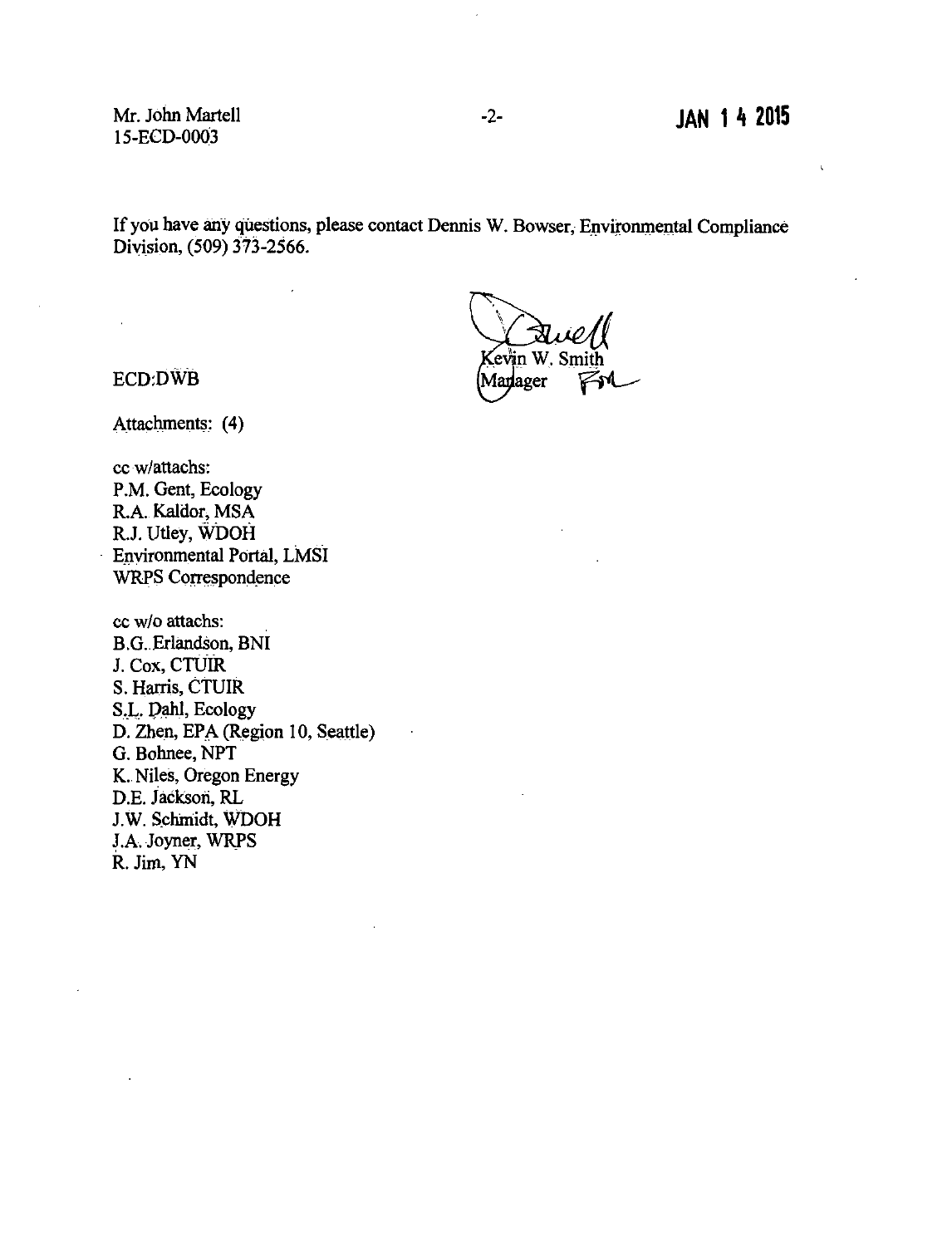Attachment 1 15-ECD-0003 (1 Page)

License/ALARACT Revision Request Fonn Emission Unit 254

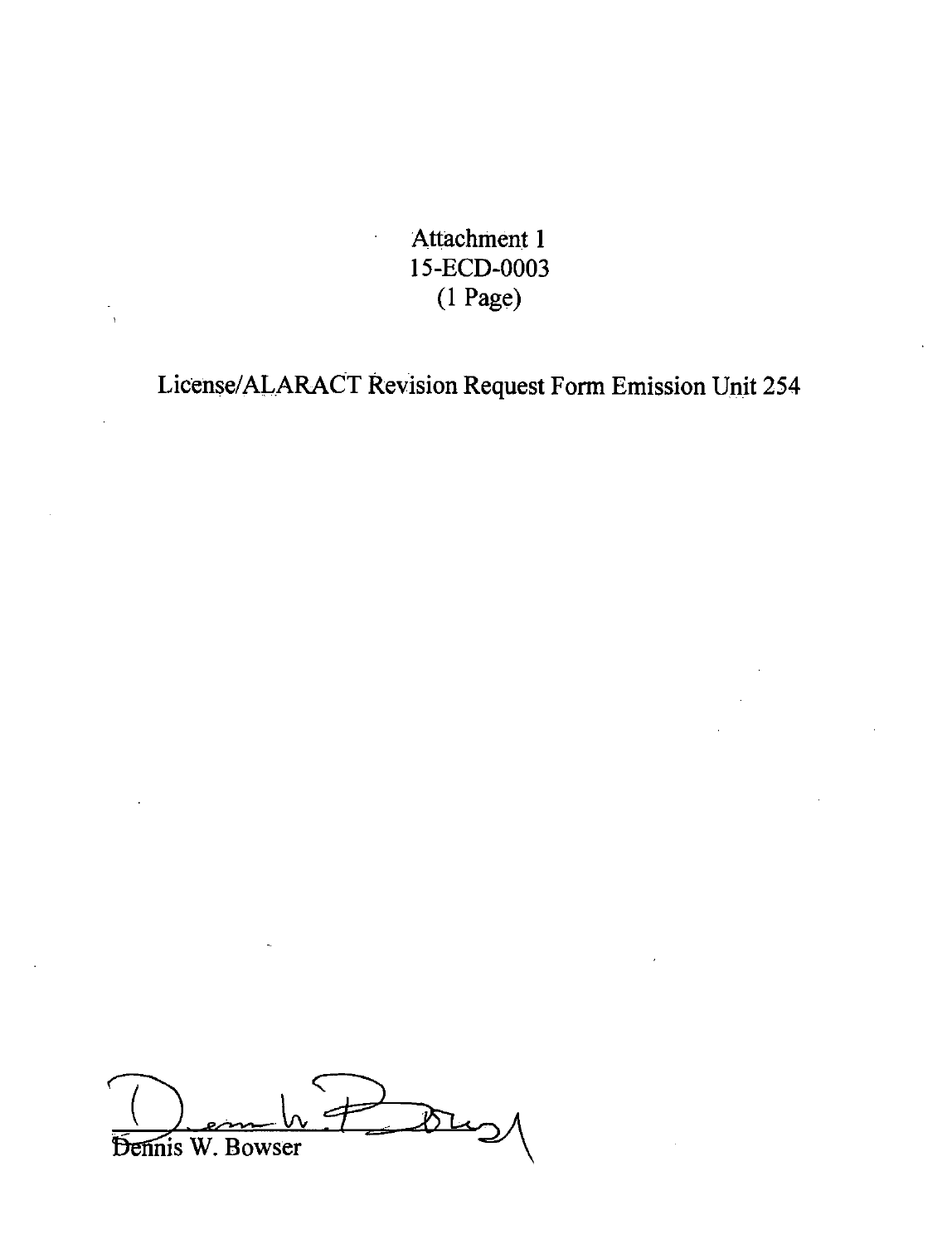**License / ALARACT Revision Request** 

NOTE: Any increase to abated or unabated PTE requires a full NOC modification.

| Submittal Date: 11/20/2014                                      |                                                |
|-----------------------------------------------------------------|------------------------------------------------|
| <b>License Revision</b><br><b>WDOH Condition Number:</b><br>n/a | <b>ALARACT Revision</b><br>New ALARACT Rev. #: |
| <b>Report of Closure</b>                                        |                                                |
| <b>PROJECT IDENTIFICATION</b>                                   |                                                |
| Project Title: License to Operate the 222-S Laboratory          |                                                |
| Current NOC Application Number:<br>n/a                          |                                                |
| WDOH EU ID Number: EU 254                                       |                                                |
| Current WDOH Approval Letter Number(s):                         | AIR 13-306                                     |
| WDOH NOC ID Number: NOC ID 881                                  |                                                |
| <b>DESCRIPTION OF CHANGE</b><br><b>Number of Attachments:</b>   | 0                                              |

WDOH will provide a new approval letter containing any new or modified conditions that result from the following proposed change.

# Enter original and proposed wording here:

FF-01, Enclosure 1, EU ID 254, 200W S-296S021-001 (296-S-21), Monitoring Requirements:

Current:

| <b>Federal and State</b>                      | <b>Monitoring and Testing</b>        | <b>Radionuclides Requiring</b> | Sampling         |
|-----------------------------------------------|--------------------------------------|--------------------------------|------------------|
| <b>Regulatory</b>                             | Requirements                         | Measurement                    | <b>Frequency</b> |
| 40 CFR 61.93(b)(4)(i)<br>& WAC 246-247-075(2) | 40 CFR 61, Appendix B.<br>Method 114 | Sr-90, Cs-137 and Pu-239       | Continuous       |

# Change to:

Under "Radionuclides Requiring Measurement" column in table: Add Am-241

Basis: This isotope is >10% PTE per NOC application transmitted via letter 12-ECD-0055 dated October 25, 2012.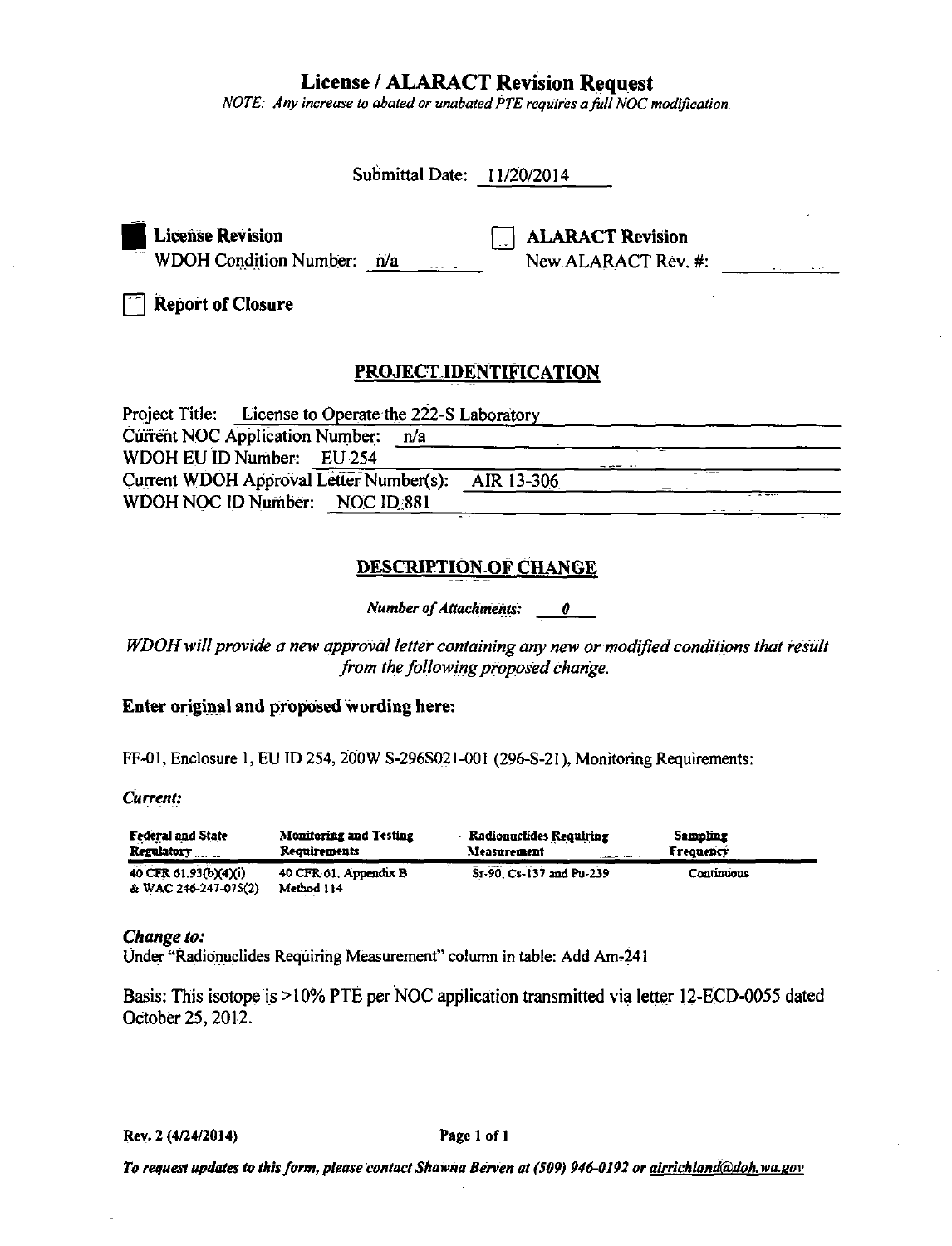Attachment 2 15-ECD-0003 (1 Page)

# Notification of Change not Requiring Permit Revision Emission Unit 254

**GUS** Dennis W. Bowser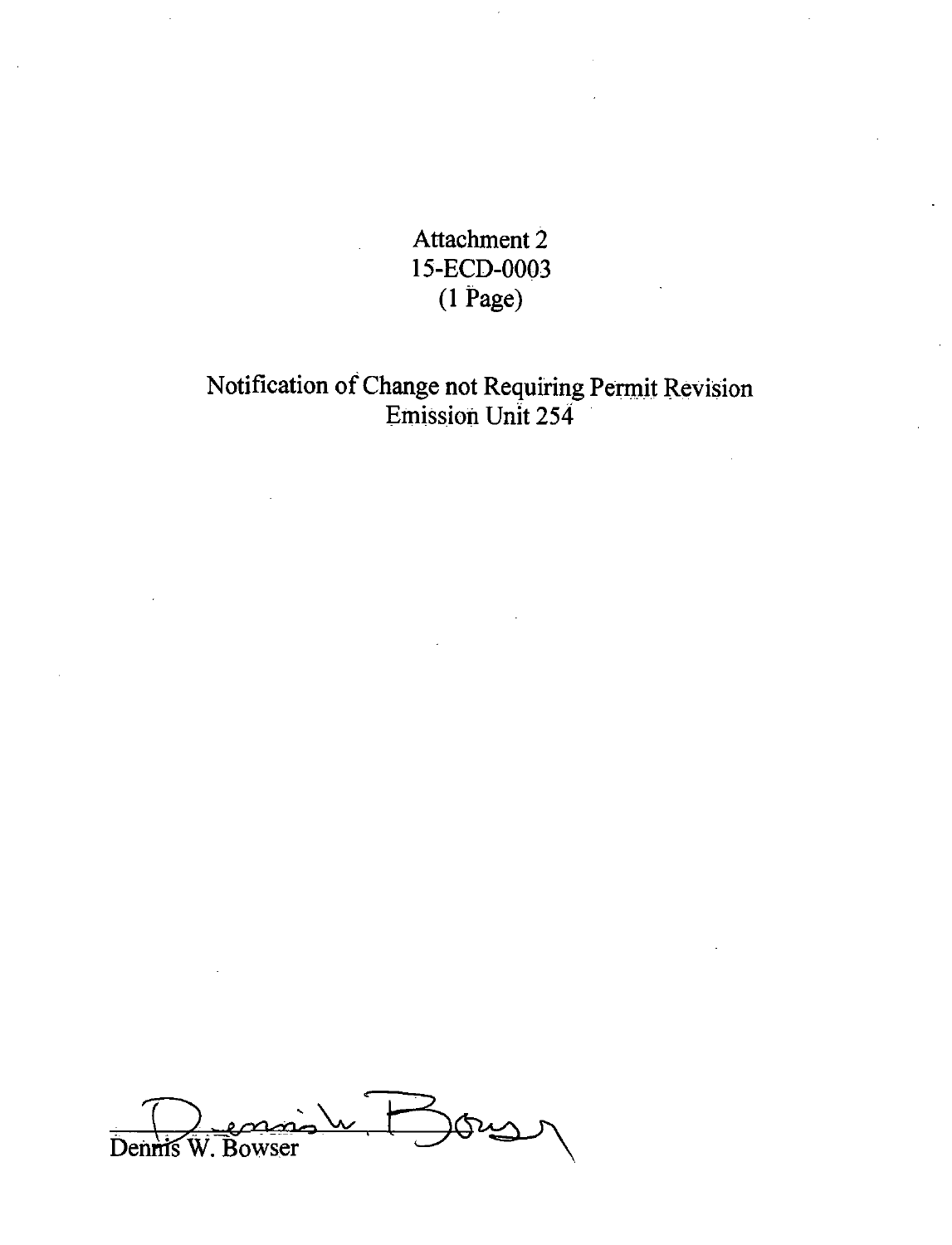# NOTIFICATION OF CHANGE NOT REQUIRING PERMIT REVISION

# Section 502(2)(10) Change\*

This notification is provided to the Washington State Department of Ecology, Washington State Department of Health, and the U.S. Environmental Protection Agency as notice of a change not requiring perinit revision described as follows.

This change is allowed pursuant to WAC 173-401-722(1), WAC 173-401-722(2) and WAC 173-401-722(5).

- 1. Change is not a Title I modification.
- 2. Change does not result in emissions that exceed those allowable under the permit, whether expressed as a rate of emissions, or in total emissions.
- 3. Change does not alter permit terms that are necessary to enforce limitations on emissions from units covered by the permit:
- 4. Notification is proved to Ecology, WDOH, and EPA at least 7 days before making the change, and
- 5. Change does not violate applicable requirements or contravene enforceable permit terms and conditions that are monitoring (including test methods), recordkeeping, reporting, or compliance certification requirements.
- 6. A source making a change under this section shall comply with applicable preconstruction review requirements established pursuant to RCW 70.94.152.

# Permit Number: 00-05-006

Provide the following information pursuant to WAC-173-401-722(2)(a):

#### Description of the change:

Make the following changes in FF-01, Enclosure 1:

Add the following isotope to the 'Radionuclides Requiring Measurement' table: Am-241.

 $\bullet$ Emission Unit 254, 296-S-21

Basis: This isotope is >10% PTE per NOC application transmitted via letter 12-ECD-0055 dated October 25, 2012.

Date of change:

When license revision becomes effective.

## Describe the emissions resulting from the change:

There is no anticipated change to the emissions.

List any permit term or condition that will no longer be applicable as a result of the change:  $n/a$ 

\* WAC 173-401-200(30) states that "Section 502(b)(10) changes" are changes that contravene an express permit term. Such changes do not include changes that would violate applicable requirements or contravene enforceable permit terms and conditions that are monitoring (including test methods), recordkeeping, reporting or compliance certification requirements.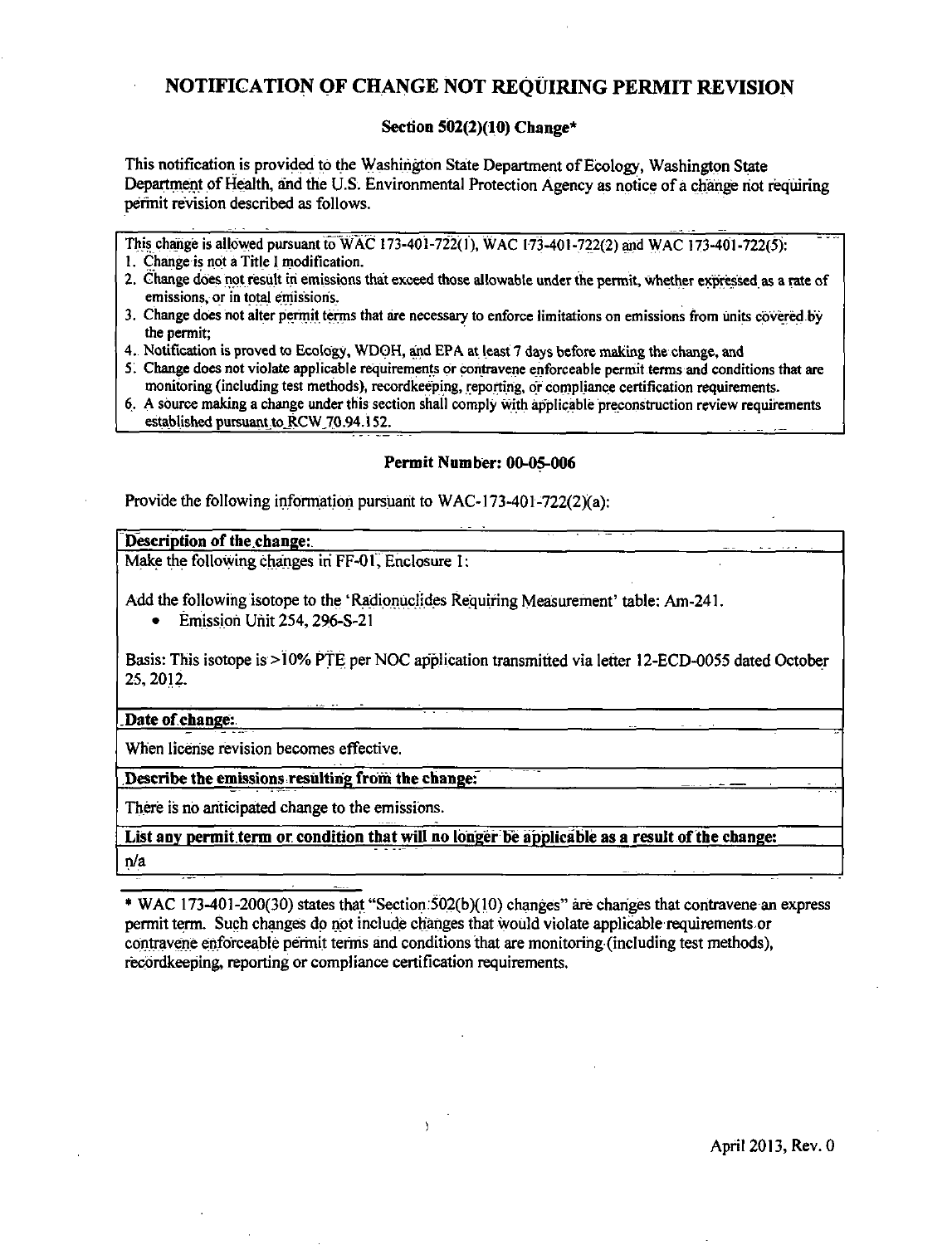**Attachment 3** 15-ECD-0003  $(5 \text{ Pages})$ 

# License/ALARACT Revision Request Form Emission Units 735, 736, 855, and 856

Dennis W. Bowser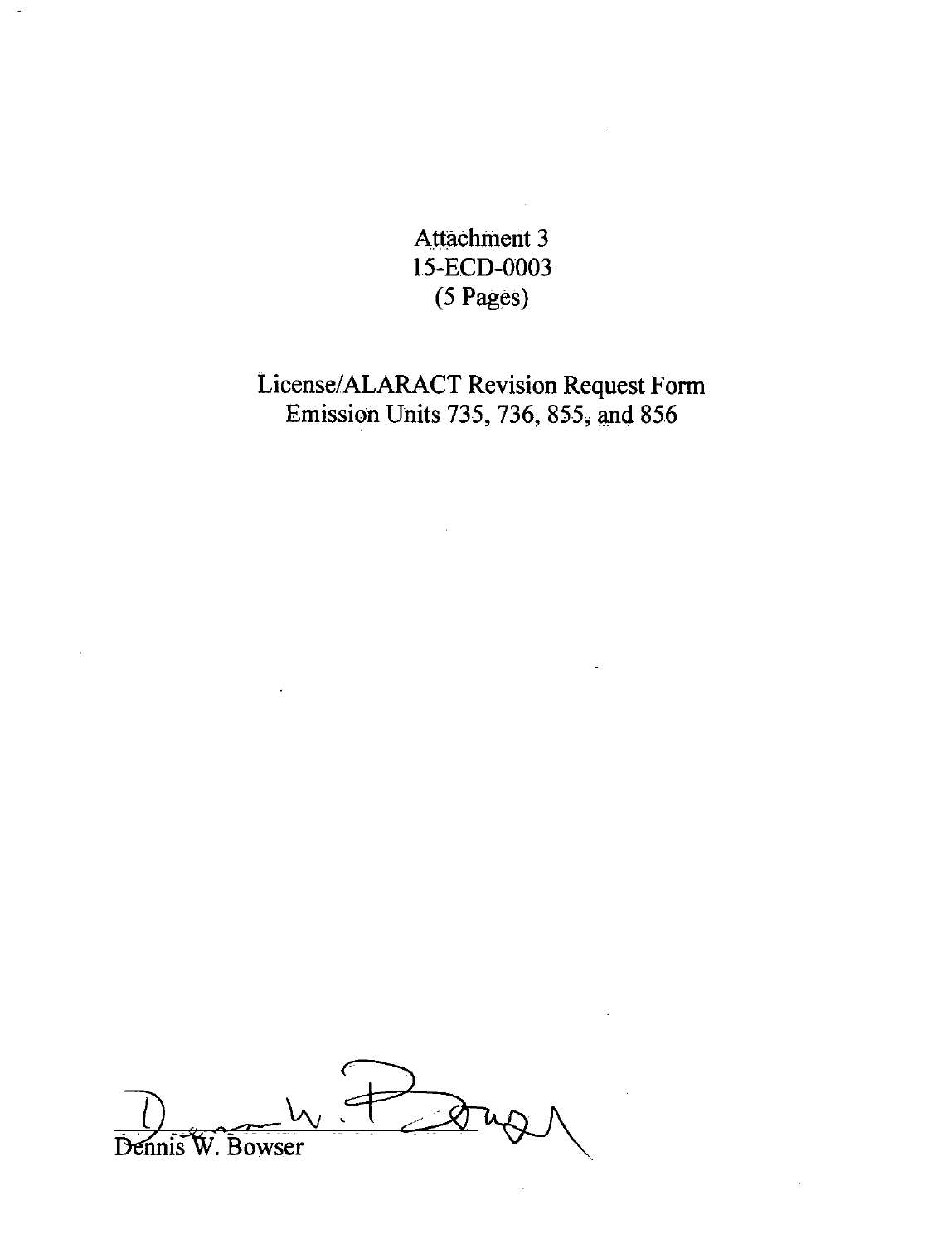# **License / ALARACT Revision Request**

NOTE: Any increase to abated or unabated PTE requires a full NOC modification.

| Submittal Date: 11/20/2014                                                             |                                                               |
|----------------------------------------------------------------------------------------|---------------------------------------------------------------|
| <b>License Revision</b><br><b>WDOH Condition Number: 3</b><br><b>Report of Closure</b> | <b>ALARACT Revision</b><br>New ALARACT Rev. #:                |
| PROJECT IDENTIFICATION<br>Jeniaar Titlar                                               | Operation of New Ventilation Systems in AN and AM Tople Forms |

Project Title: Operation of New Ventilation Systems in AN and AW Tank Farms. **Current NOC Application Number:**  $n/a$ WDOH EU ID Number: EU 735, EU 736, EU 855, EU 856 Current WDOH Approval Letter Number(s): AIR 11-1004 WDOH NOC ID Number: NOC ID 809

# **DESCRIPTION OF CHANGE**

**Number of Attachments:**  $\theta$ .

WDOH will provide a new approval letter containing any new or modified conditions that result from the following proposed change.

# Enter original and proposed wording here:

# **CHANGE #1**

Change applies to the following Emission Units in FF-01, Enclosure 1:

- EU ID 735, 200E P-296A044-001 (296-A-44), Monitoring Requirements:
- EU ID 736, 200E P-296A045-001 (296-A-45), Monitoring Requirements:
- EU ID 855, 200E P-296A046-001 (296-A-46), Monitoring Requirements:
- EU ID 856, 200E P-296A047-001 (296-A-47), Monitoring Requirements:

#### Current:

| <b>Federal and State</b>                      | <b>Monitoring and Testing</b>        | <b>Radionuclides Requiring</b>                                                     | Sampling          |  |
|-----------------------------------------------|--------------------------------------|------------------------------------------------------------------------------------|-------------------|--|
| <b>Regulatory</b>                             | . Requirements                       | Measurement                                                                        | Frequency         |  |
| 40 CFR 61.93(b)(4)(i)<br>& WAC 246-247-075(2) | 40 CFR 61, Appendix B.<br>Method 114 | Sr-90, Cs-137, Am-241, Y-<br>90, Cs 134, Pa 231, Pu 238,<br>Pu-239, Pu-240, Pu-241 | <b>Continuous</b> |  |

# Change to:

Rev. 2 (4/24/2014)

#### Page 1 of 5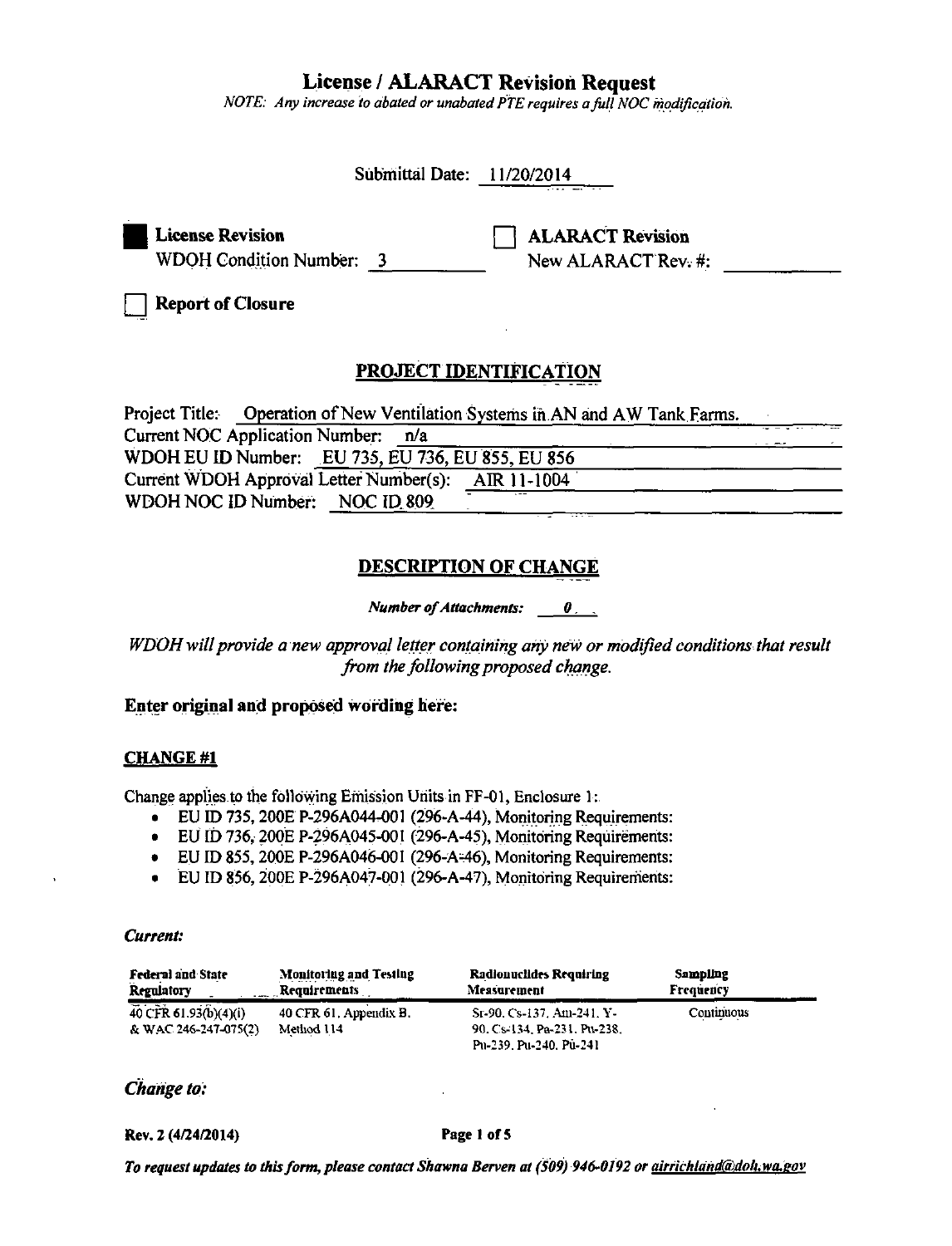Under "Radionuclides Requiring Measurement" column in table, remove the following isotopes: Y-90, Cs-134, Pa-231, Pu-238, Pu-239, Pu-240, Pu-241.

BASIS: Cs-137, Sr-90, and Am-241 are identified as >10% PTE dose to the MEI in Section 8.0 of the enclosure to ORP letter, 04-ED-028 "Approval of Radioactive Air Emissions Notices of Construction (NOC) For Operation of New Ventilations Systems in AN and AW Tank Farms" dated 3/23/2004.

# **CHANGE#2**

l,

Change applies to the following Emission Units in FF-01, Enclosure 1:

- EU ID 735, 200E P-296A044-001 (296-A-44), Condition #3:
- EU ID 736, 200E P-296A045-001 (296-A-45), Condition #3:

#### Current:

|                                        |          |                 | 3) The Annual Possession Quantity is limited to the following radionuclides (Curies/year): |                           |
|----------------------------------------|----------|-----------------|--------------------------------------------------------------------------------------------|---------------------------|
| $\mathbf{A}$ $\mathbf{A}$ $\mathbf{A}$ | 1.207182 | <b>ALCOHOL:</b> |                                                                                            | $\mathbf{A} = \mathbf{A}$ |

| Ac - 227            | 1.30E+02     | $Am - 241$ | $1.03E + 05$ | Am - 243     | $1.37E+01$   |
|---------------------|--------------|------------|--------------|--------------|--------------|
| Ba - 137 m          | $1.75E+07$   | $C - 14$   | $5.07E + 02$ | $Cd - 113$ m | $7.50E+03$   |
| Cm - 242            | $7.57E+01$   | $Cm - 243$ | $8.35E+00$   | $Cm - 244$   | $2.36E+02$   |
| $Co - 60$           | $4.46E + 03$ | Cs - 134   | $1.81E+04$   | Cs - 137     | $1.85E+07$   |
| $\tilde{E}$ u - 152 | $1.06E+03$   | Eu - 154   | $4.63E+04$   | Eu - 155     | $4.56E+04$   |
| $H - 3$             | $2.71E+03$   | $1 - 129$  | $9.18E + 00$ | $Nb - 93$ m  | $1.82E + 03$ |
| Ni - 59             | 7.70E+02     | Ni - 63    | $7.26E+04$   | Np - 237     | $6.20E + 01$ |
| Pa - 231            | $2.70E+02$   | Pu - 238   | $3.04E + 03$ | Pu - 239     | $2.92E+04$   |
| Pu - 240            | $5.25E+03$   | Pu - 241   | $6.40E+04$   | Pu - 242     | $4.05E-01$   |
| Ra - 226            | $2.38E+02$   | Ra - 228   | $3.87E+01$   | Ru - 106     | $1.02E + 03$ |
| Sb - 125            | $2.06E+04$   | Se - 79    | $5.70E+01$   | $Sm - 151$   | $1.53E+06$   |
| $Sn - 126$          | $2.40E+02$   | $Sr-90$    | $2.30E+07$   | $Tc - 99$    | $6.89E + 03$ |
| Th - 229            | $2.49E + 01$ | $Th - 232$ | $6.16E+00$   | $U - 232$    | $2.79E+01$   |
| $U - 233$           | $4.48E+02$   | $U - 234$  | $6.76E+01$   | $U - 235$    | 2.58E+00     |
| $U - 236$           | $2.87E+00$   | $U - 238$  | $5.61E+01$   | $Y - 90$     | $2.30E+07$   |
| Zr - 93             | $1.86E + 03$ |            |              |              |              |

 $\mathcal{L}$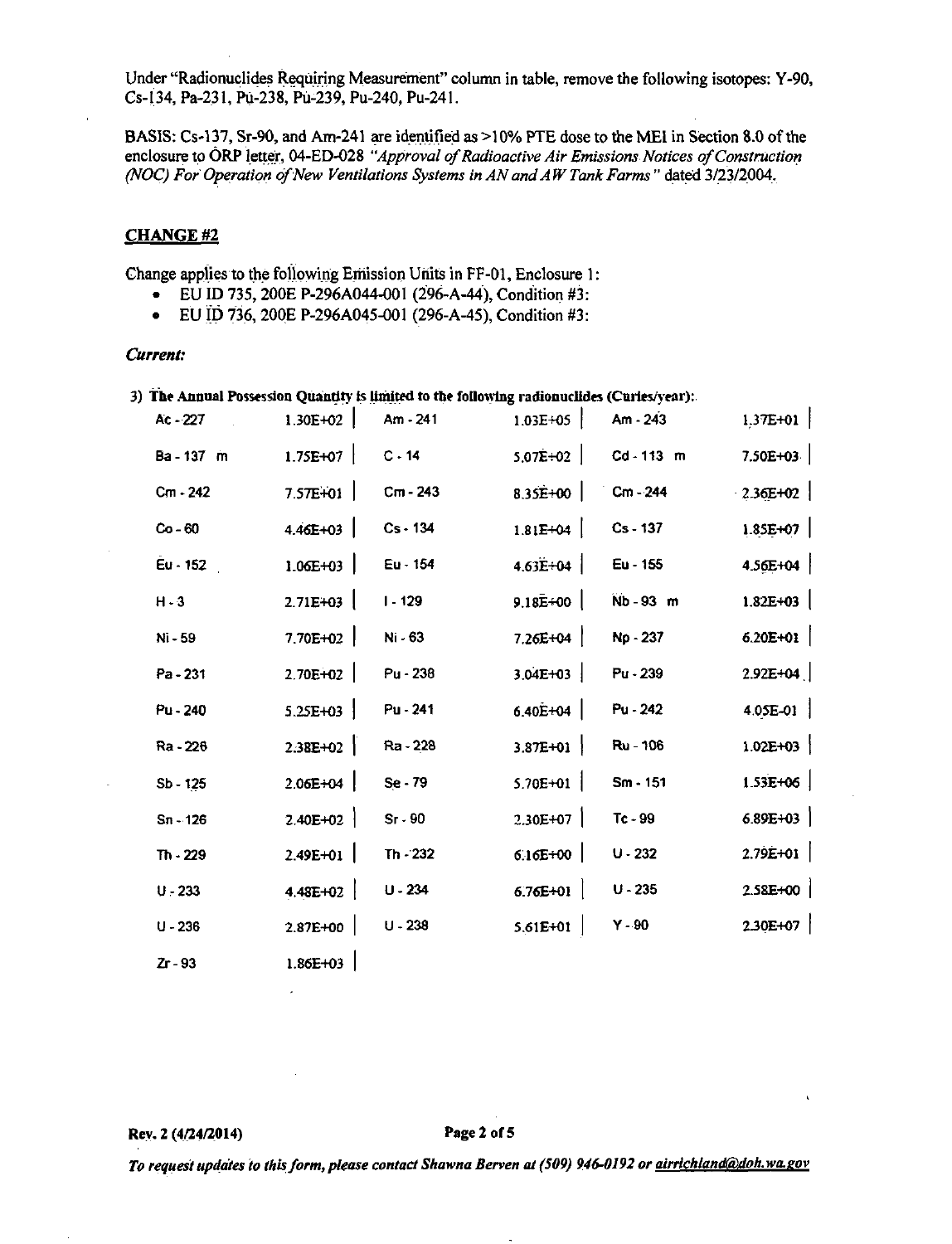# Change to: 3) The Annual Possession Quantity is limited to the following radionuclides (Curies/year):

Ac - 227 Contributes less than 10% of the unabated PTE

Ba - 137 m Contributes less than 10% of the **unabated PTF** 

Cm - 242 Contributes less than 10% of the unabated PTE

 $Co - 60$ Contributes less than 10% of the unabated PTE

Eu - 152 Contributes less than 10% of the unabated PTE

 $H - 3$ Contributes less than 10% of the unabated PTE

Ni - 59 Contributes less than 10% of the unabated PTE

 $Pa - 231$ Contributes less than 10% of the unabated PTE

Pu - 240 Contributes less than 10% of the unabated PTE

Ra - 226 Contributes less than 10% of the unabated PTE

 $Sb - 125$ Contributes less than 10% of the unabated PTE

Sn - 126 Contributes less than 10% of the unabated PTE

Th-229 Contributes less than 10% of the unabated PTE

 $11 - 233$ Contributes less than 10% of the unabated PTF

 $U - 236$ Contributes less than 10% of the unabated PTE

Zr - 93 Contributes less than 10% of the unabated PTE

Am - 241  $1.03E + 0.5$ Identified as contributing GREATER than 10% of the potential TEDE to the **MEI** 

 $C - 14$ Contributes less than 10% of the unabated PTE

Cm - 243 Contributes less than 10% of the unabated PTE

 $Cs - 134$ Contributes less than 10% of the unabated PTF

Eu - 154 Contributes less than 10% of the unabated PTE

 $1 - 129$ Contributes less than 10% of the unabated PTE

 $N = 63$ Contributes less than 10% of the unabated PTE

Pu - 238 Contributes less than 10% of the unabated PTE

Pu - 241 Contributes less than 10% of the unabated PTF

Ra - 228 Contributes less than 10% of the unabated PTF

Se - 79 Contributes less than 10% of the unabated PTE

Sr - 90 2.30E+07 Identified as contributing GREATER than 10% of the potential TEDE to the **MFI** 

Th - 232 Contributes less than 10% of the unabated PTE

 $U - 234$ Contributes less than 10% of the unabated PTE

 $U - 238$ Contributes less than 10% of the unabated PTE

 $Am - 243$ Contributes less than 10% of the unabated PTE

 $Cd - 113m$ Contributes less than 10% of the unabated PTE

Cm - 244 Contributes less than 10% of the unabated PTE

Cs - 137  $1.85E + 07$ Identified as contributing GREATER than 10% of the potential TEDE to the MET

Eu - 155 Contributes less than 10% of the unabated PTE

Nb - 93 m Contributes less than 10% of the unabated PTE

No - 237 Contributes less than 10% of the unabated PTE

Pù - 239 Contributes less than 10% of the unabated PTE

Pu - 242 Contributes less than 10% of the unabated PTE

Ru - 106 Contributes less than 10% of the unabated PTE

Sm - 151 Contributes less than 10% of the unabated PTE

Tc 99 Contributes less than 10% of the unabated PTE

 $U - 232$ Contributes less than 10% of the unabated PTE

 $U - 235$ Contributes less than 10% of the unabated PTE

 $Y - 90$ Contributes less than 10% of the unabated PTF

Rev. 2 (4/24/2014)

#### Page 3 of 5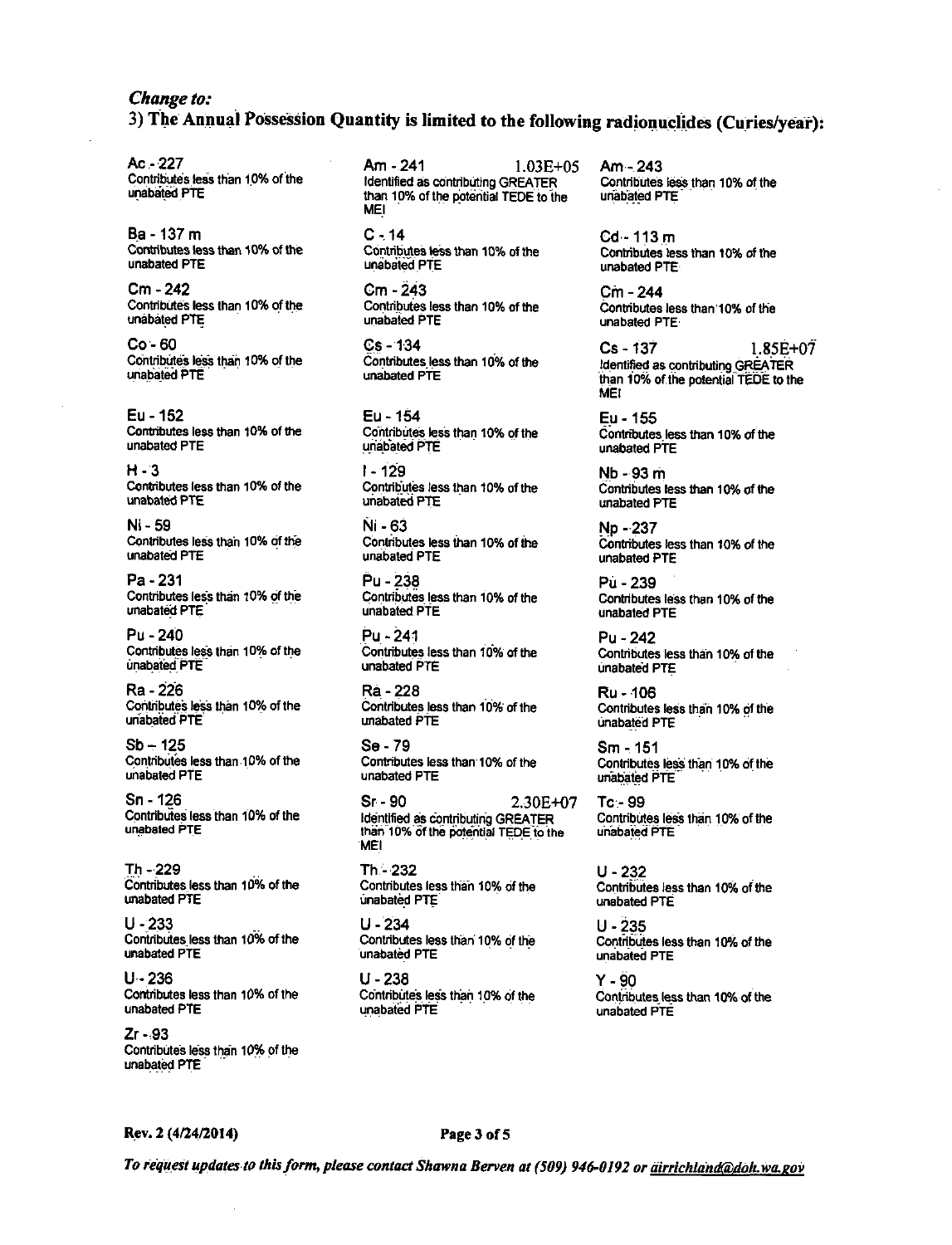BASIS: Cs-137, Sr-90, and Am-241 are identified as >10% PTE dose to the MEI in Section 8.0 of the enclosure to ORP letter, 04-ED-028 "Approval of Radioactive Air Emissions Notices of Construction (NOC) For Operation of New Ventilations Systems in AN and AW Tank Farms" dated 3/23/2004. The values are taken from Table 3 of the enclosure to ORP letter, 04-ED-028.

## **CHANGE#3**

Change applies to the following Emission Units in FF-01, Enclosure 1:

- EU ID 855, 200E P-296A046-001 (296-A-46), Condition #3:
- EU ID 856, 200E P-296A047-001 (296-A-47), Condition #3:

#### Current:

|            |              |            | 3) The Annual Possession Quantity is limited to the following radionuclides (Curies/year): |            |              |
|------------|--------------|------------|--------------------------------------------------------------------------------------------|------------|--------------|
| Ac - 227   | $1.29E + 02$ | $Am - 241$ | $9.67E - 04$                                                                               | Am - 243   | $1.34E+01$   |
| Ba-137 m   | $1.61E+07$   | $C - 14$   | 4.38E+02                                                                                   | Cd-113 m   | $7.25E + 03$ |
| $Cm - 242$ | 6:99E+01     | Cm - 243   | $7.92E + 00$                                                                               | Cm - 244   | $2.25E+02$   |
| $Co - 60$  | $4.13E+03$   | $Cs - 134$ | $1.08E + 0.4$                                                                              | $Cs - 137$ | $1.70E+07$   |
| Eu - 152   | $1.01E + 03$ | Eu - 154   | 4.26E+04                                                                                   | Eu - 155   | $4.42E + 04$ |
| $H - 3$    | $2.47E+03$   | $1 - 129$  | $8.13E+00$                                                                                 | Nb-93 m    | $1.77E+03$   |
| Ni - 59    | $7.44E+02$   | Ni - 63    | $7.02E + 04$                                                                               | Np - 237   | $5.18E + 01$ |
| Pa - 231   | $2.70E+02$   | Pu - 238   | $2.59E + 03$                                                                               | $Pu - 239$ | $271E+04$    |
| Pu - 240   | $4.86E+03$   | Pu - 241   | $6.00E + 04$                                                                               | Pu - 242   | $3.77E - 01$ |
| Ra - 226   | $2.38E+02$   | Ra - 228   | $3.65E + 01$                                                                               | Ru-106     | $1.02E+03$   |
| $Sp - 125$ | $2.04E+04$   | Se - 79    | $5.38E + 01$                                                                               | Sm - 151   | $1.48E + 06$ |
| Sn - 126   | $2.21E+02$   | Sr 90      | $2.08E+07$                                                                                 | Tc - 99    | $6.09E + 03$ |
| Th - 229   | $2.49E + 01$ | Th - 232   | $6.08E + 00$                                                                               | $U - 232$  | $2.73E+01$   |
| $U - 233$  | $4.46E + 02$ | $U - 234$  | 6.14E+01                                                                                   | $U - 235$  | $2.34E+00$   |
| $U - 236$  | $2.73E+00$   | $U - 238$  | $5.06E + 01$                                                                               | $Y - 90$   | $2.08E+07$   |
| $Z - 93$   | $1.80E + 03$ |            |                                                                                            |            |              |

#### Change to:

# 3) The Annual Possession Quantity is limited to the following radionuclides (Curies/year):

| Ac - 227<br>Contributes less than 10% of the<br>unabated PTE | Am - 241<br>Identified as contributing GREATER<br>than 10% of the potential TEDE to the<br><b>MEI</b> | $9.67E + 04$ | Am - 243<br>Contributes less than 10% of the<br>unabated PTE |
|--------------------------------------------------------------|-------------------------------------------------------------------------------------------------------|--------------|--------------------------------------------------------------|
| Ba - 137 m                                                   | $C - 14$                                                                                              |              | Cd - 113 m                                                   |
| Contributes less than 10% of the                             | Contributes less than 10% of the                                                                      |              | Contributes less than 10% of the                             |
| unabated PTE                                                 | unabated PTE                                                                                          |              | unabated PTE                                                 |

Rev. 2 (4/24/2014)

#### Page 4 of 5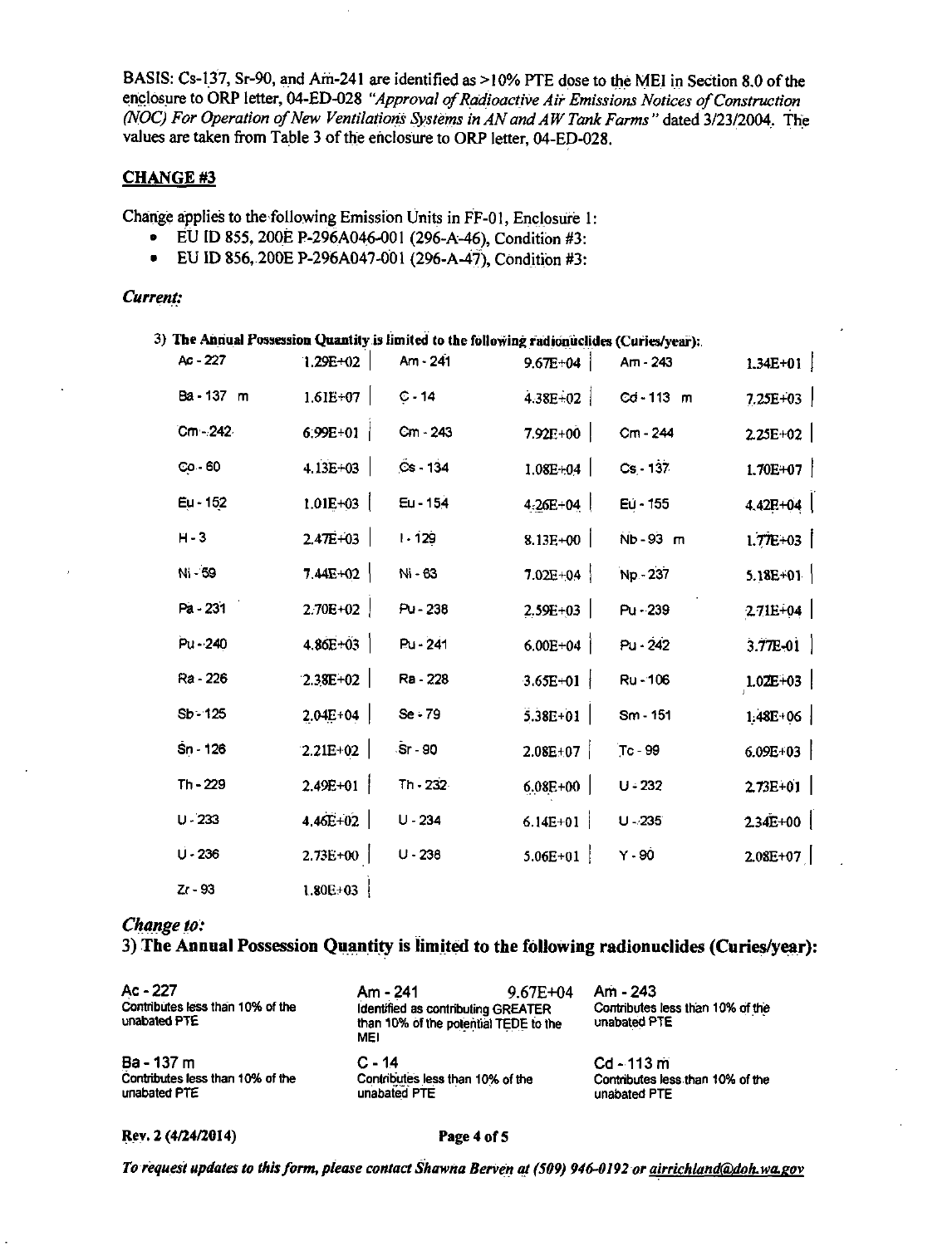Cm - 242 Contributes less than 10% of the unabated PTE

 $Co - 60$ Contributes less than 10% of the unabated PTE

Eu - 152 Contributes less than 10% of the unabated PTE

 $H - 3$ Contributes less than 10% of the unabated PTE

Ni - 59 Contributes less than 10% of the unabated PTE

 $Pa - 231$ Contributes less than 10% of the unabated PTE

Pu - 240 Contributes less than 10% of the unabated PTE

Ra - 226 Contributes less than 10% of the unabated PTE

 $Sb - 125$ Contributes less than 10% of the unabated PTE

 $Sn - 126$ Contributes less than 10% of the unabated PTE

 $Th - 229$ Contributes less than 10% of the unabated PTE

 $U - 233$ Contributes less than 10% of the unabated PTE

 $U - 236$ Contributes less than 10% of the unabated PTE

 $Zr - 93$ Contributes less than 10% of the unabated PTE

Cm - 243 Contributes less than 10% of the unabated PTE

 $Cs - 134$ Contributes less than 10% of the unabated PTE

Eu - 154 Contributes less than 10% of the unabated PTE-

 $1 - 129$ Contributes less than 10% of the unabated PTE

Ni - 63 Contributes less than 10% of the unabated PTE

Pu - 238 Contributes less than 10% of the unabated PTF

Pu - 241 Contributes less than 10% of the unabated PTE

Ra - 228 Contributes less than 10% of the unabated PTE

Se - 79 Contributes less than 10% of the unabated PTE

 $Sr-90$  $2.08E + 07$ Identified as contributing GREATER than 10% of the potential TEDE to the MEI

Th - 232 Contributes less than 10% of the unabated PTE

 $U - 234$ Contributes less than 10% of the unabated PTE

 $U - 238$ Contributes less than 10% of the unabated PTE

Cm - 244 Contributes less than 10% of the unabated PTE

 $Cs - 137$ 1.70E+07 identified as contributing GREATER than 10% of the potential TEDE to the MF!

Eu - 155 Contributes less than 10% of the unabated PTE

 $Nb - 93 m$ Contributes less than 10% of the unabated PTE.

Np - 237 Contributes less than 10% of the unabated PTE

Pú - 239 Contributes less than 10% of the unabated PTE

Pú - 242 Contributes less than 10% of the unabated PTE

Ru - 106 Contributes less than 10% of the unabated PTF

Sm - 151 Contributes less than 10% of the unabated PTE

 $Te = 99$ Contributes less than 10% of the unabated PTE

U - 232 Contributes less than 10% of the unabated PTE

 $U - 235$ Contributes less than 10% of the unabated PTE

 $Y - 90$ Contributes less than 10% of the unabated PTF

BASIS: Cs-137, Sr-90, and Am-241 are identified as >10% PTE dose to the MEI in Section 8.0 of the enclosure to ORP letter, 04-ED-028 "Approval of Radioactive Air Emissions Notices of Construction (NOC) For Operation of New Ventilations Systems in AN and AW Tank Farms" dated 3/23/2004. The values are taken from Table 4 of the enclosure to ORP letter, 04-ED-028.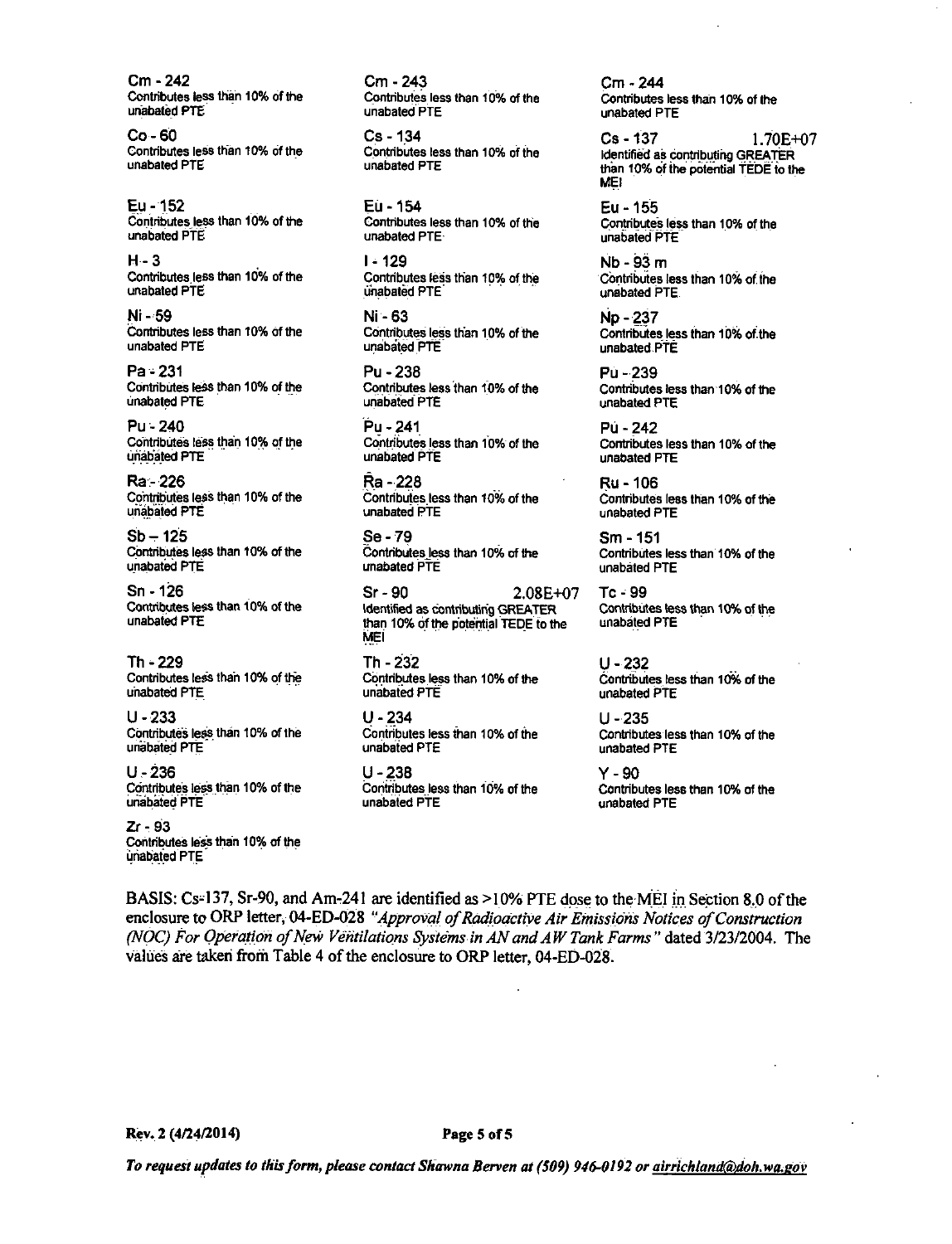Attachment 4 15-ECD-0003 (1 Page)

Notification of Change not Requiring Permit Revision Emission Units 735, 736, 855, and 856

 $\mathbf{v} \in$ W. Bowser Dennis